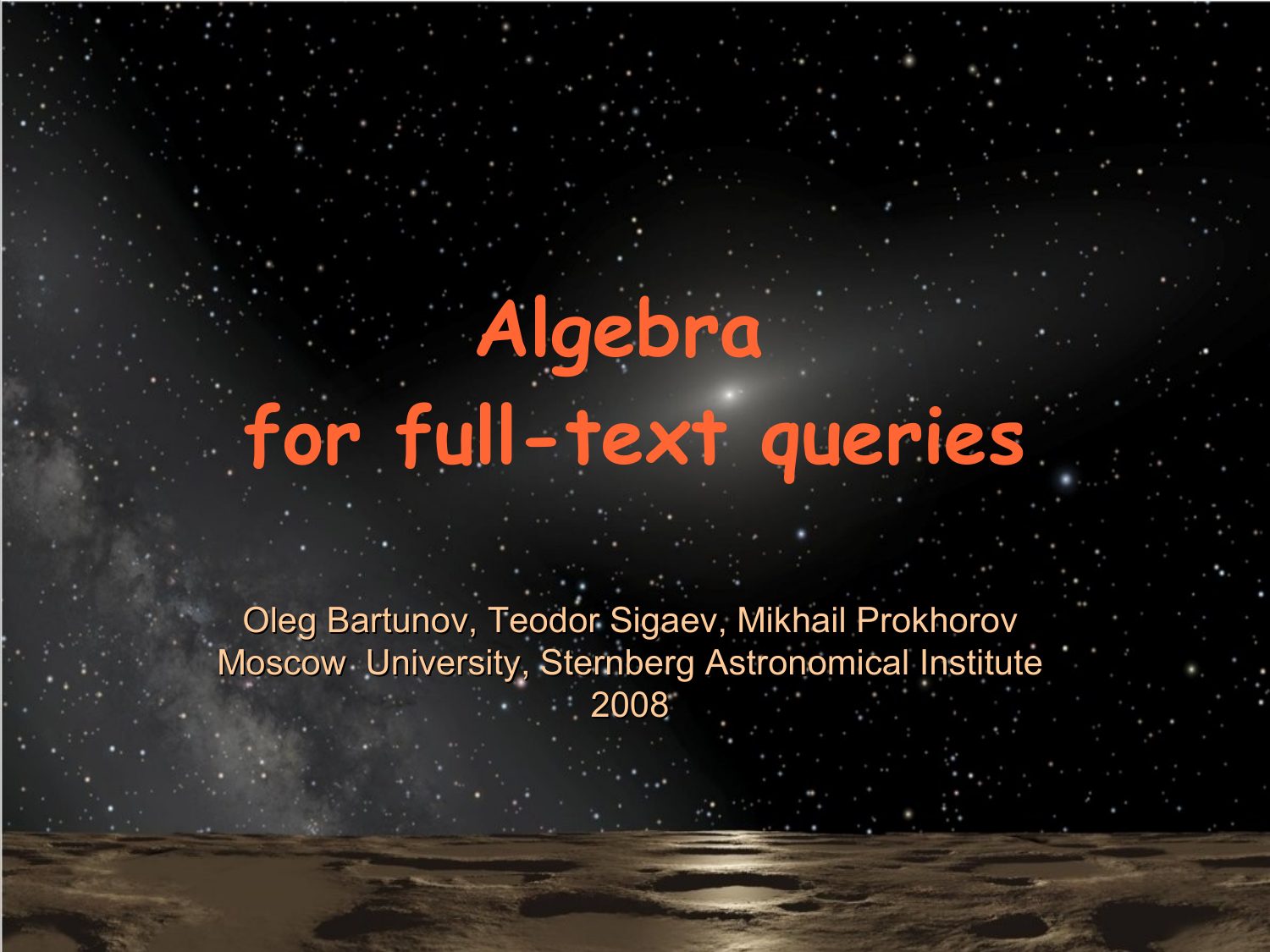

# FTS features

- Full integration with PostgreSQL
- 16 built-in configurations for 15 languages
- Support of user-defined FTS configurations
- Pluggable dictionaries (ispell, snowball, thesaurus ) and parsers
- Full multibyte support (UTF-8)
- **Relevance ranking**
- $\blacksquare$  Two types of indexes GiST and GIN, both supports concurrency and recovery
- **Rich query language with query rewriting support**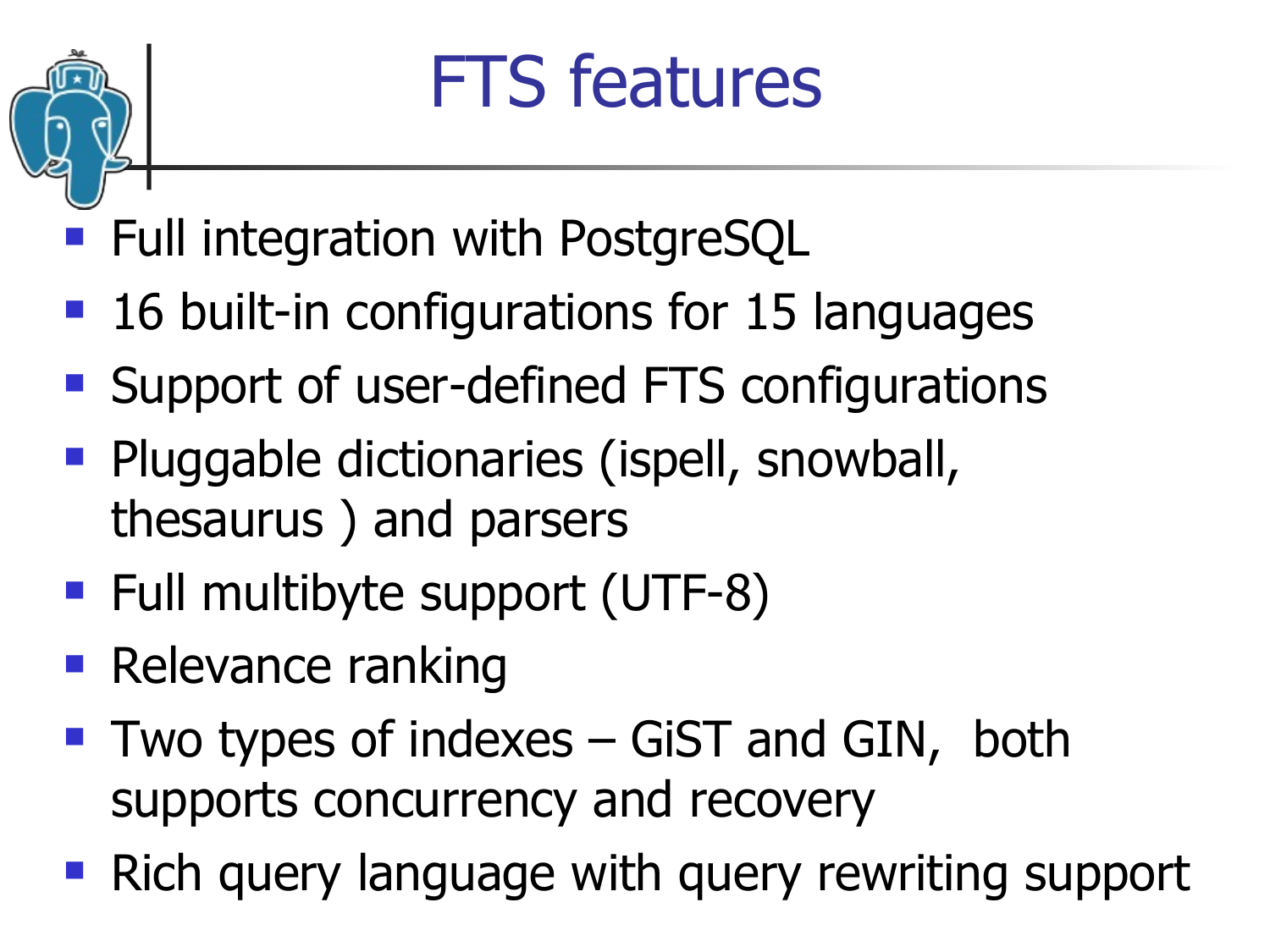# FTS in PostgreSQL

**=#** select'**a fat cat sat on a mat and ate a fat rat'::tsvector**

 **'cat & rat':: tsquery;**

 **@@**

- **tsvector** storage for document, optimized for search
	- sorted array of lexemes
	- positional information
	- weights information
		- **tsquery** textual data type for query
		- Boolean operators & | ! ()
- **FTS operator**

tsvector @@ tsquery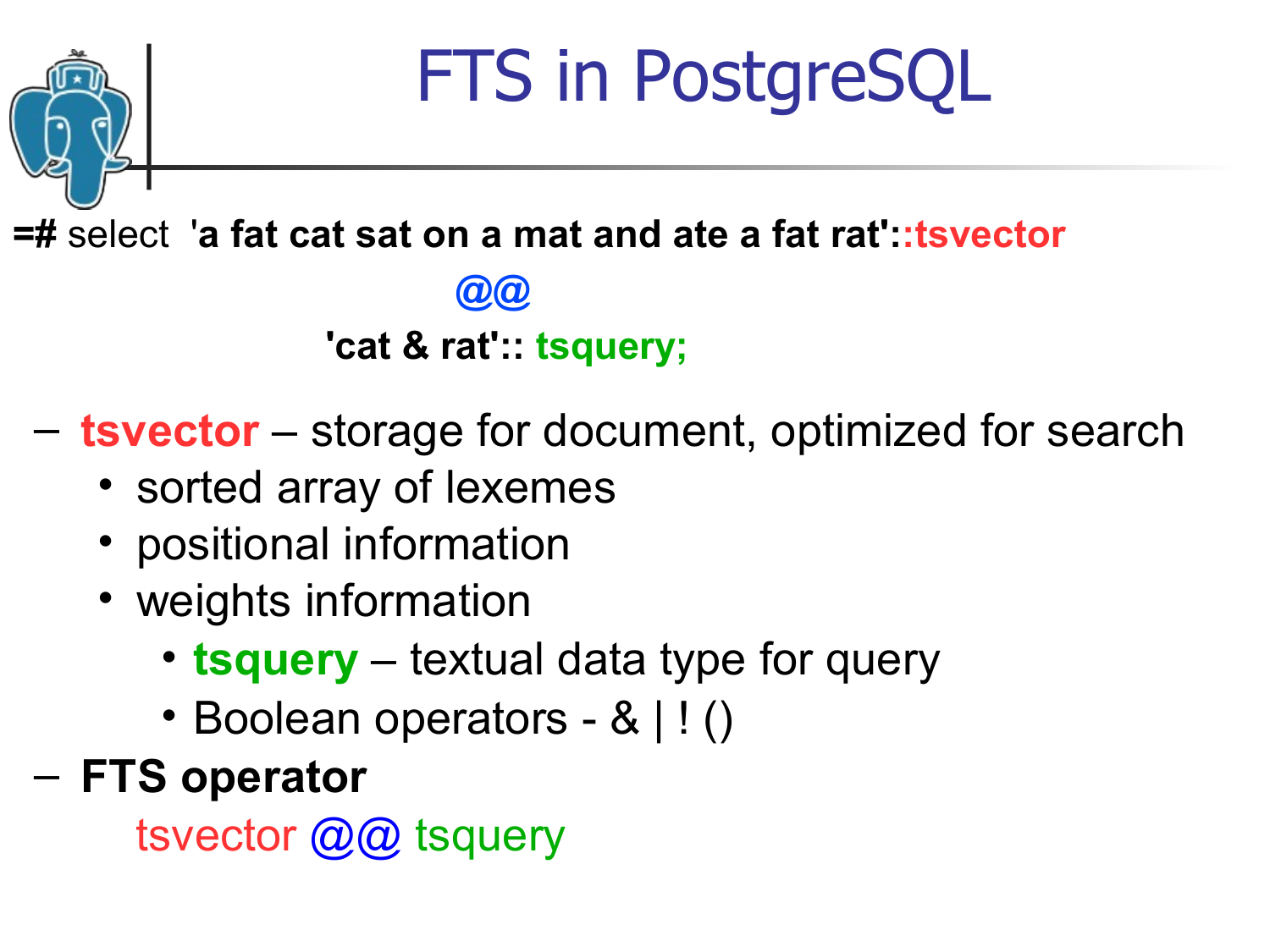

- **Any textual attributes or their combination**
- **Should have unique id**
- **Textual result of any SQL command** 
	- Can be virtual entity

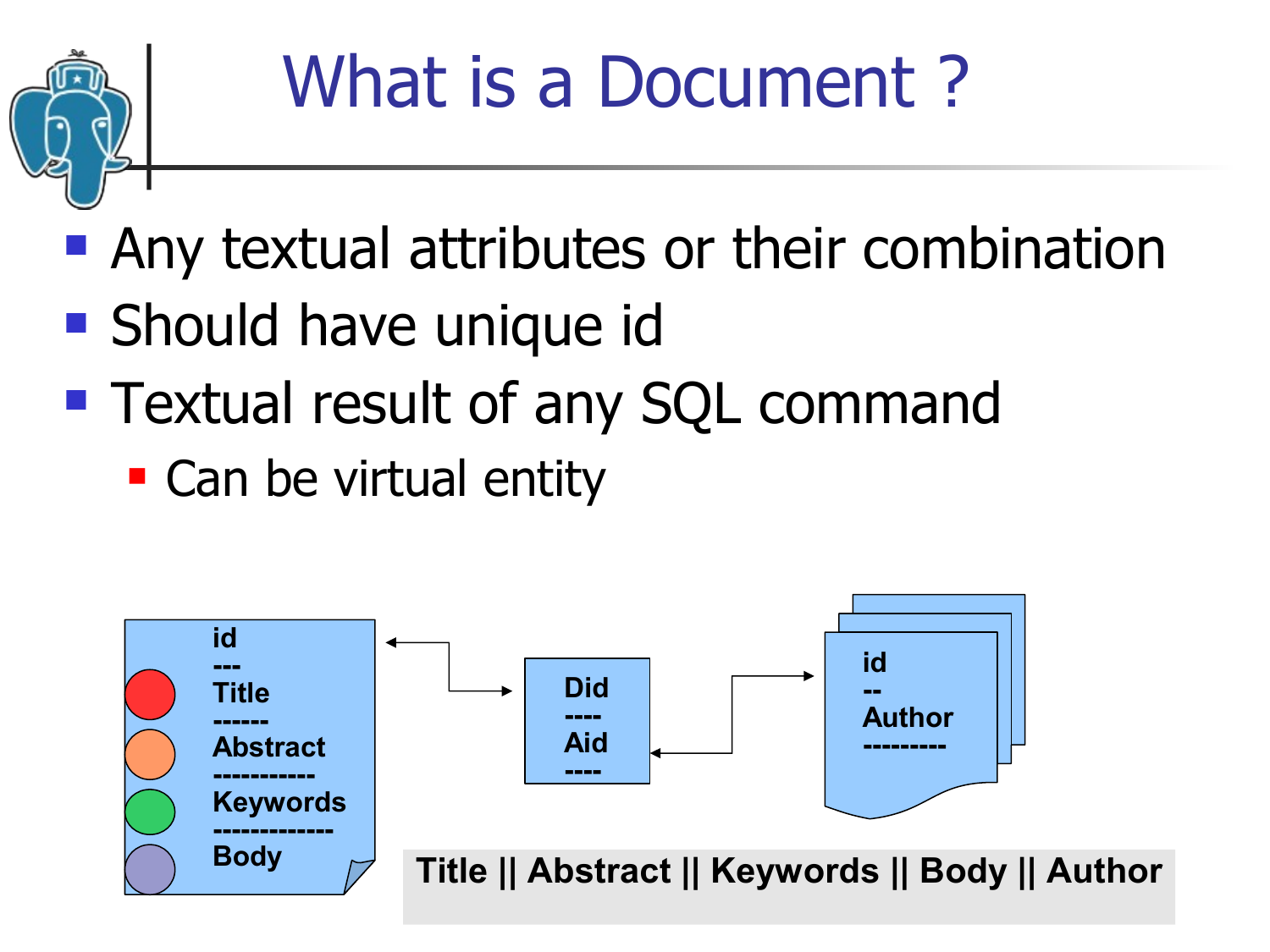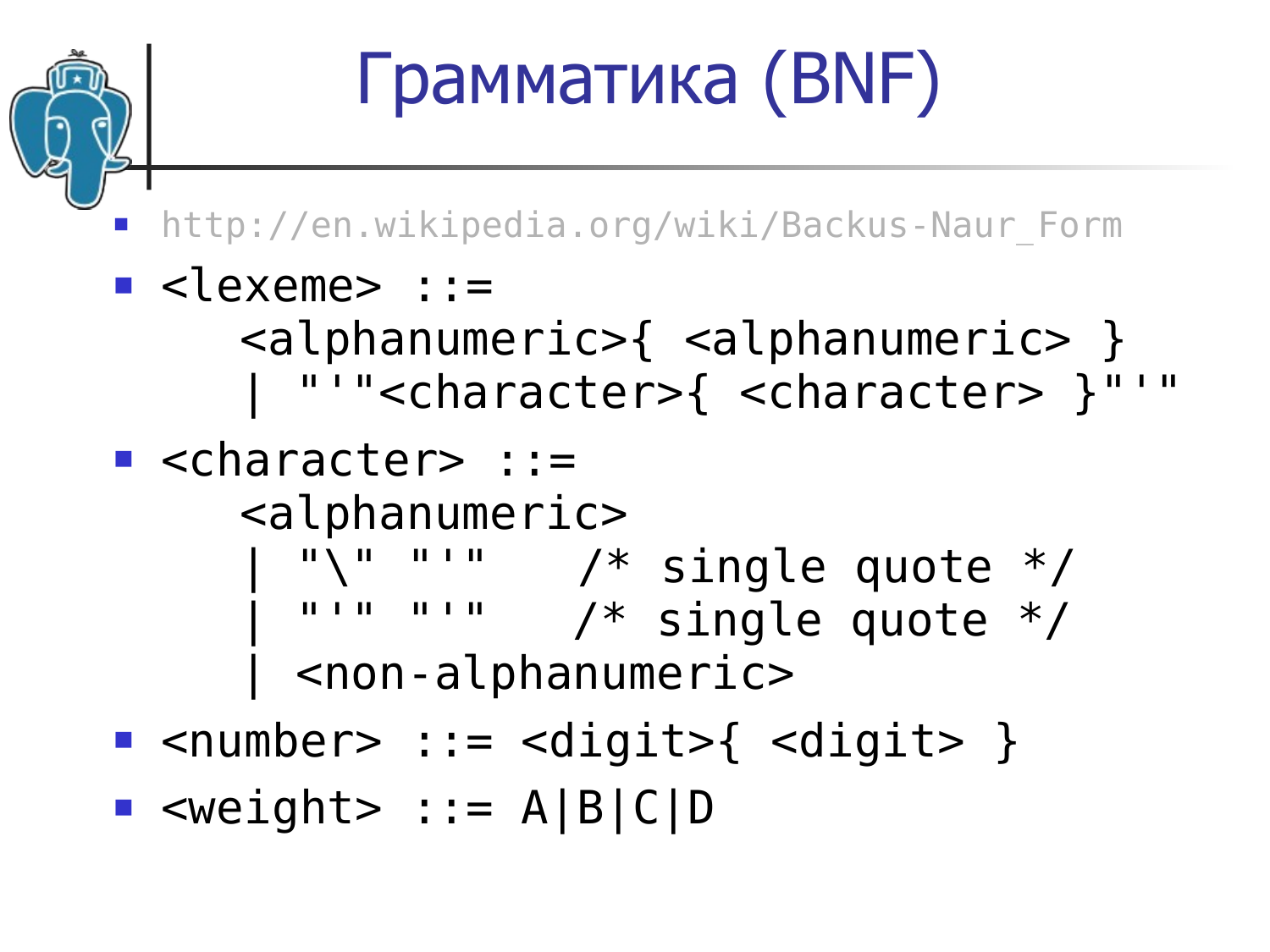#### Грамматика - tsvector

#### $\blacksquare$  <tsvector> ::= <entry>{ <space> <entry> }  $\mid$  /\* empty \*/  $\blacksquare$  <entry> ::= <lexeme>[ ":" <positions> ]  $\blacksquare$  <positions> ::= <position>{ "," <position> } ■ <position>: <number>[ <weight> ]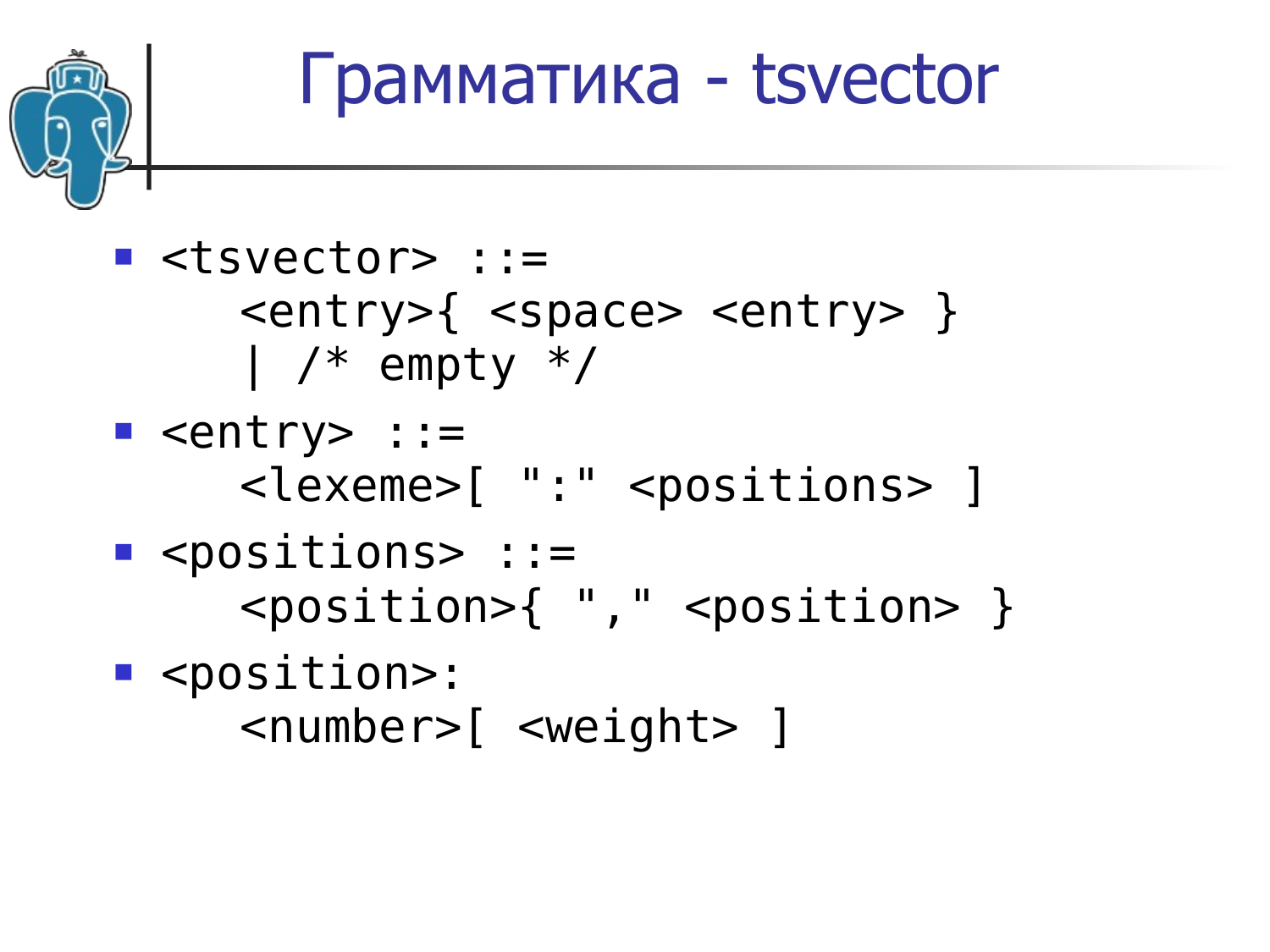Грамматика - tsquery **E** <tsquery> ::= <expression>  $\mid$  /\* empty \*/  $\blacksquare$  <expression> ::= <expression> "&" <expression> | <expression> "|" <expression> | "!" <expression> | "(" <expression> ")" | <lexeme>[:<modifiers>] <modifiers> ::=  $"$ | <weight>{ <weight> }[ "\*" ]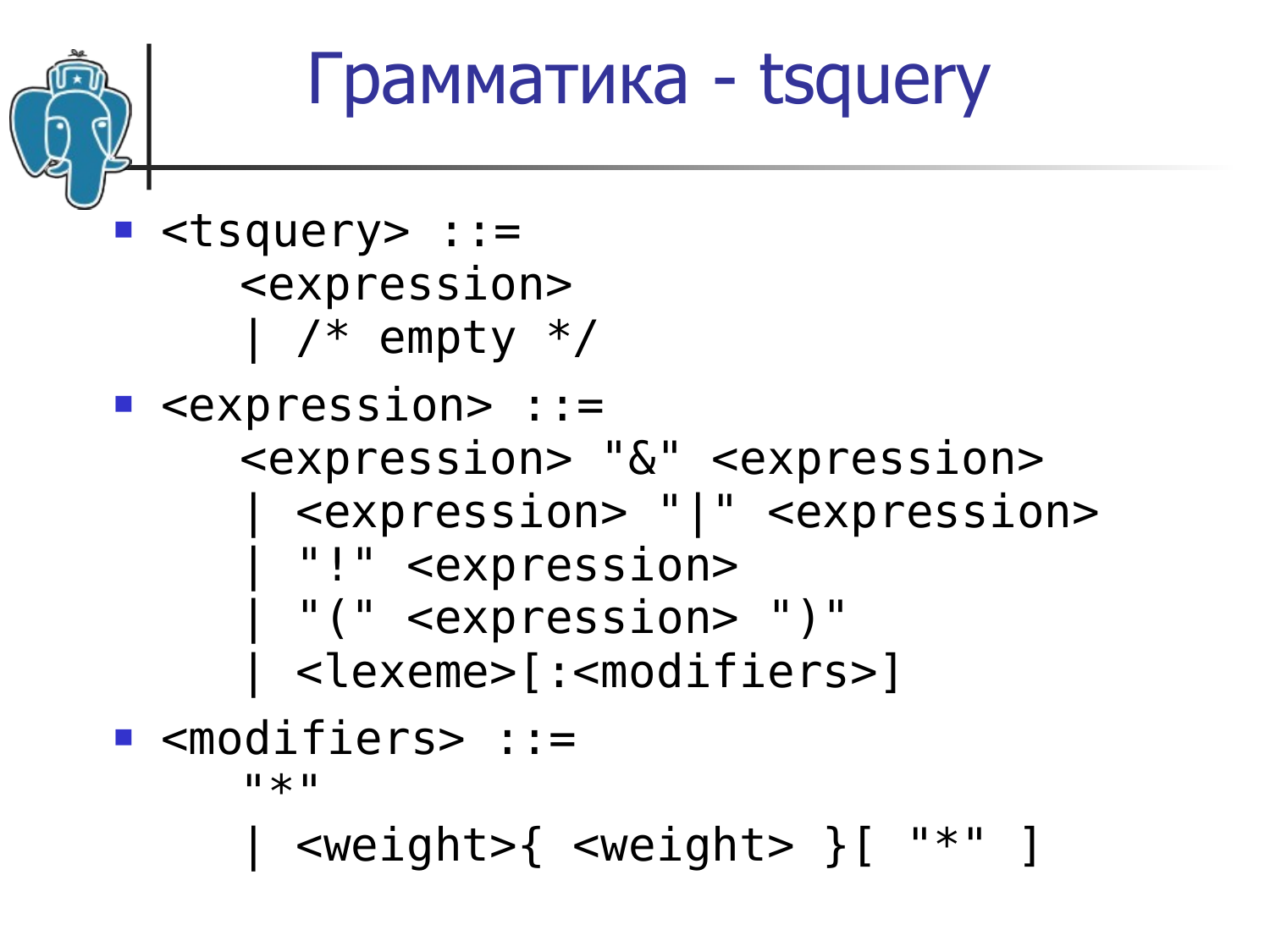





#### 'star':1B,3**A**,15,26B,32B,44 'supernovae':2**A**,25B,31B 'star':1B,3A,15,26B,32B,44 'supernovae':25B,31B



'supernovae':A  $\&$  'star':A\* (match  $1^{st}$  tsvector)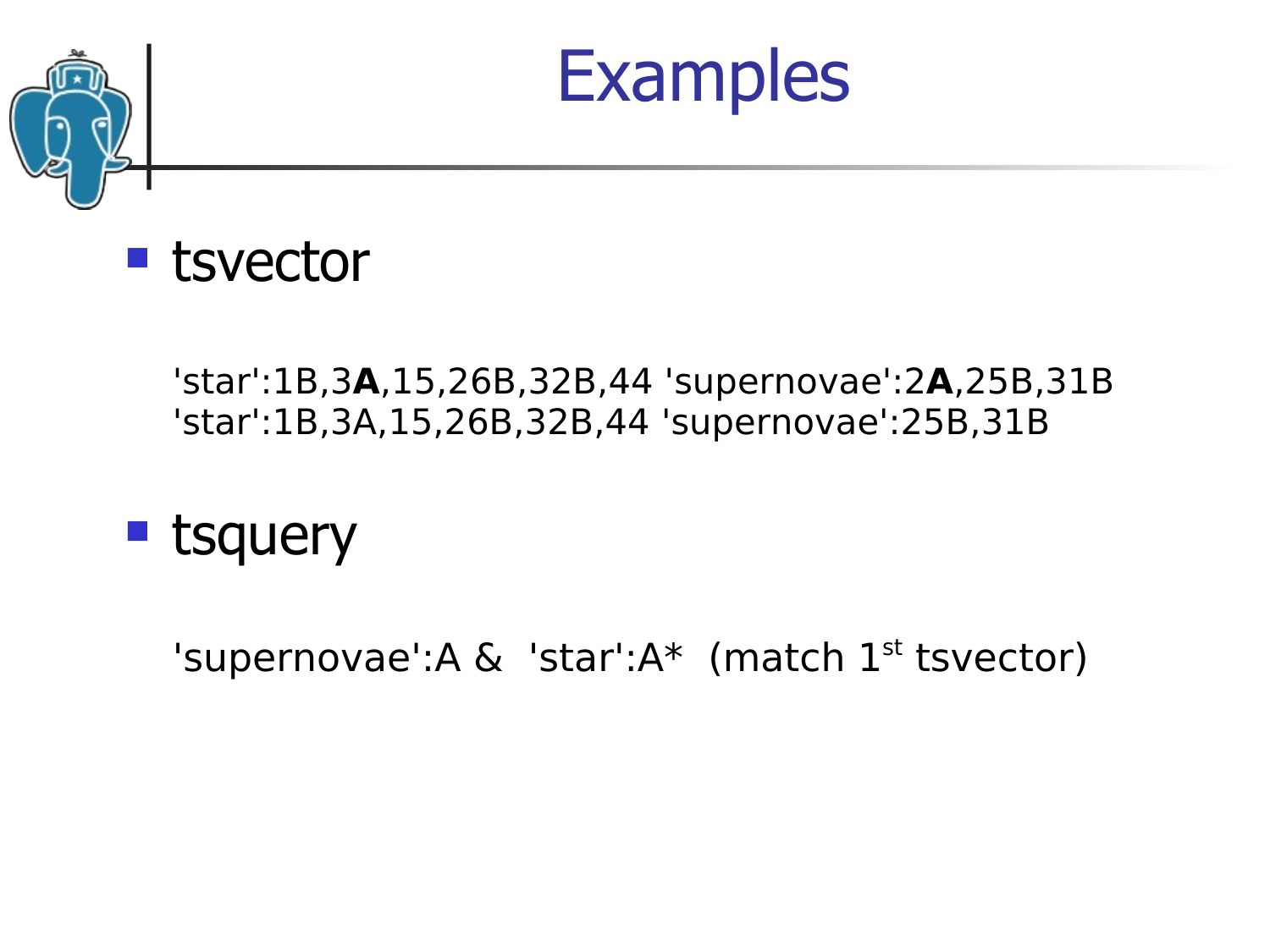#### Functions

- text -> tsvector
	- $\blacksquare$  to\_tsvector([conf], text)
- $\blacksquare$  text -> tsquery
	- to\_tsquery([conf], text)
	- plainto\_tsquery([conf], text)
- Configuration (conf) defines rules for document->text (parser, dict<->word map)
- $\blacksquare$  word  $\lightharpoonup$  lexeme
	- **ts\_lexize(dict,text)**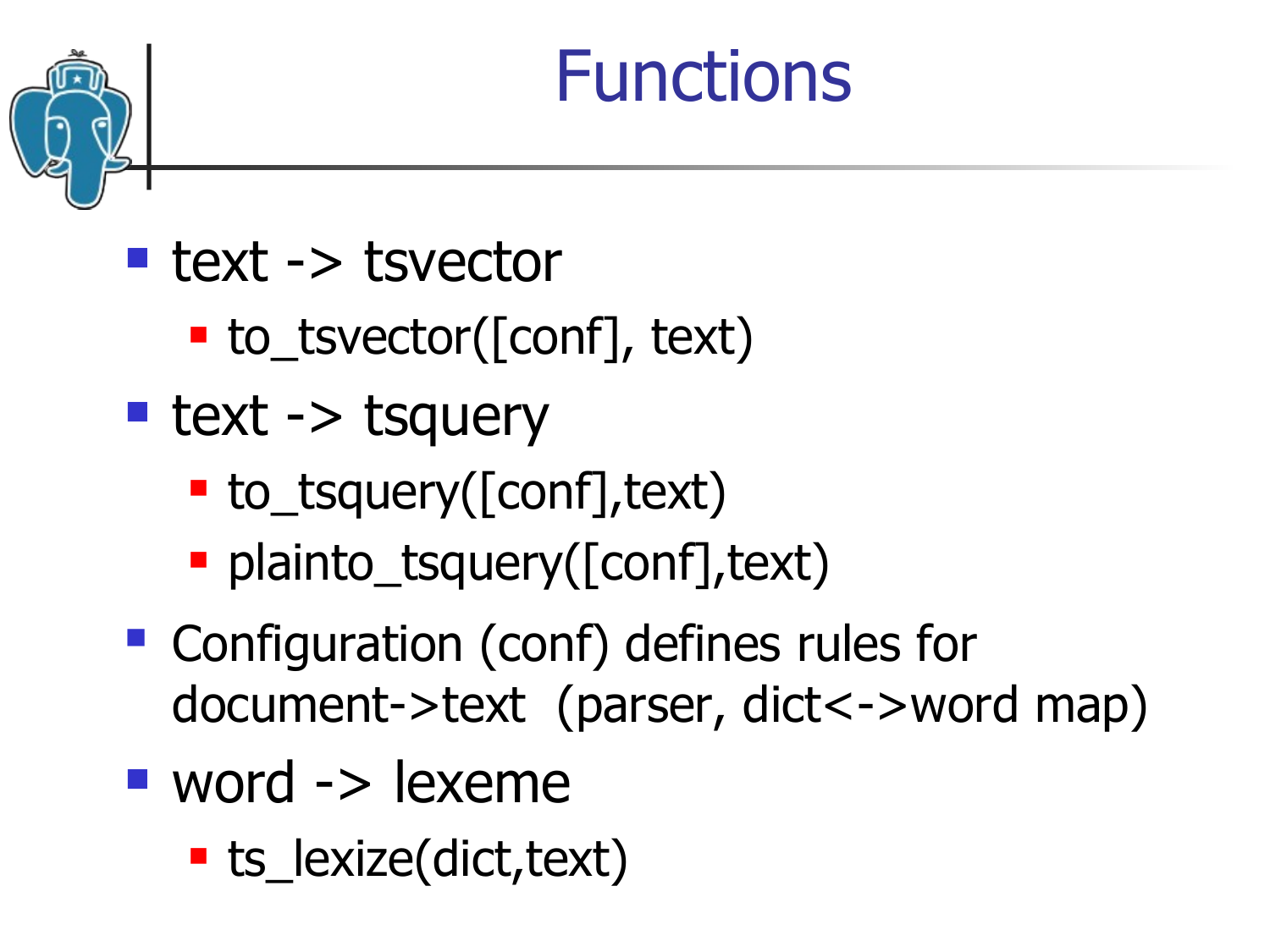

text -> tsquery

 'Йцукен & ФЫВА'::tsquery никакого преобразования as is

 Входной язык запросов to\_tsquery('большую & Лопату') => 'большая & лопата' применились словари

 Естественный язык plainto\_tsquery('большую Лопату')  $\Rightarrow$  'большая & лопата' применились словари и операция &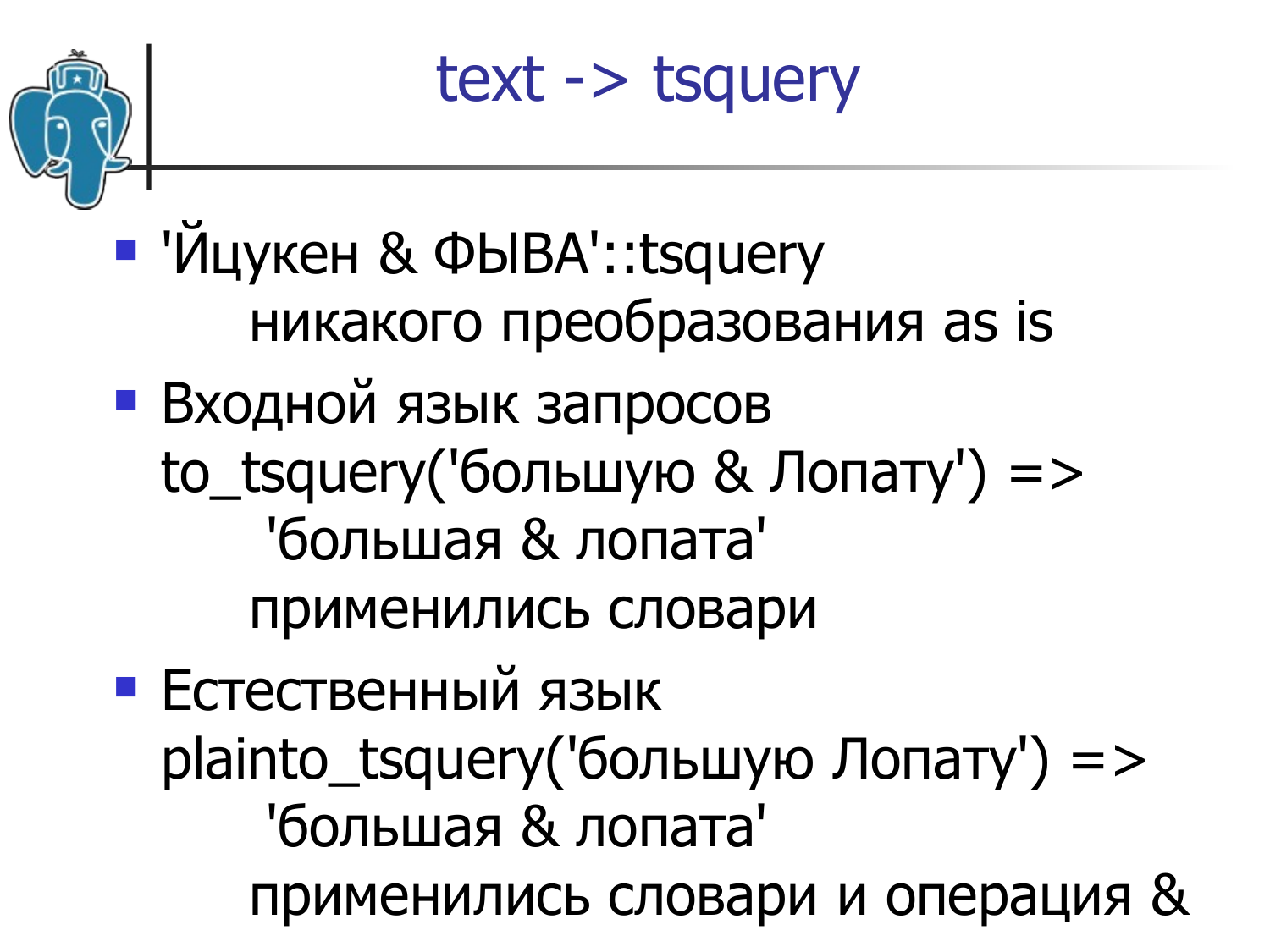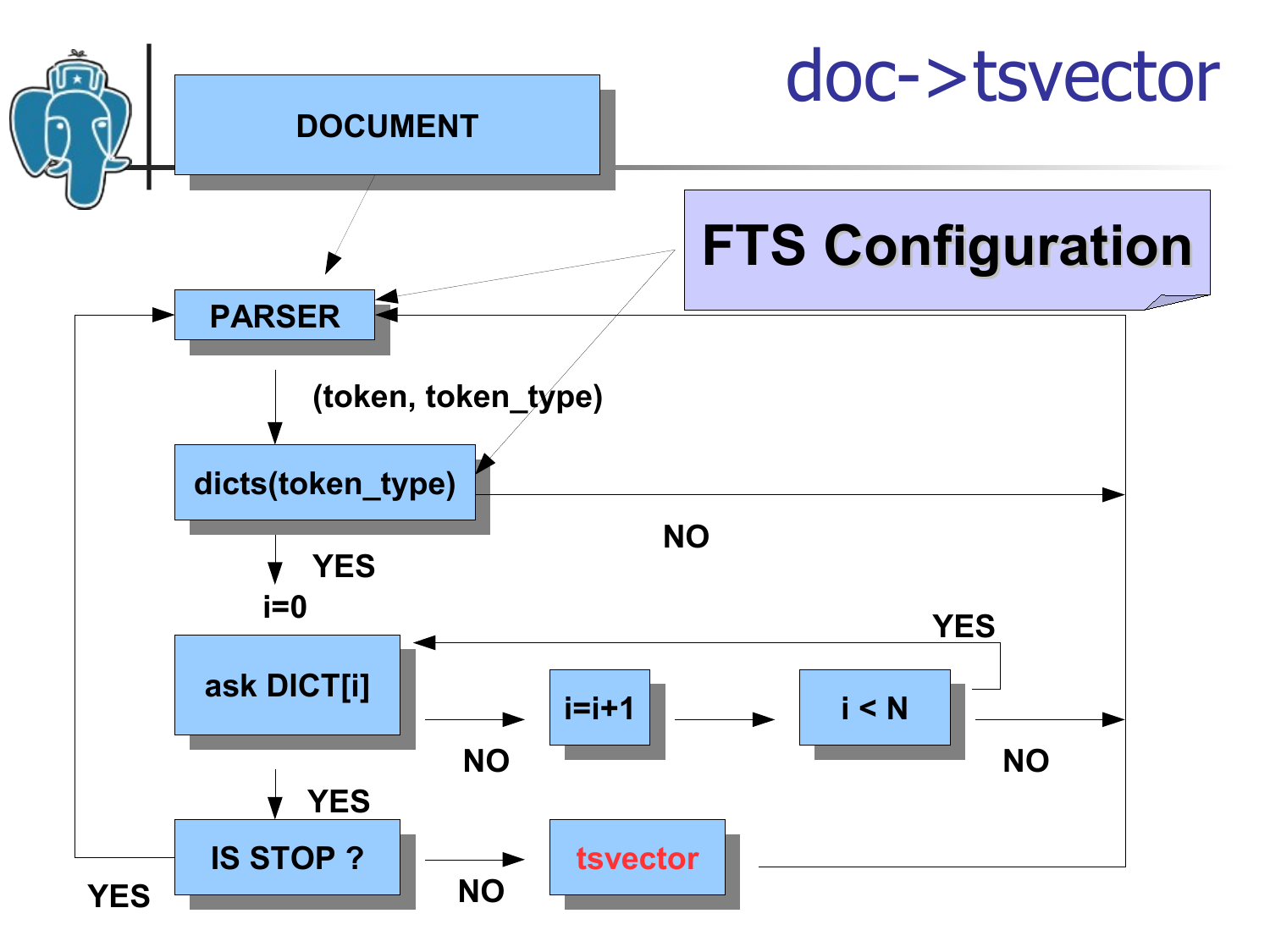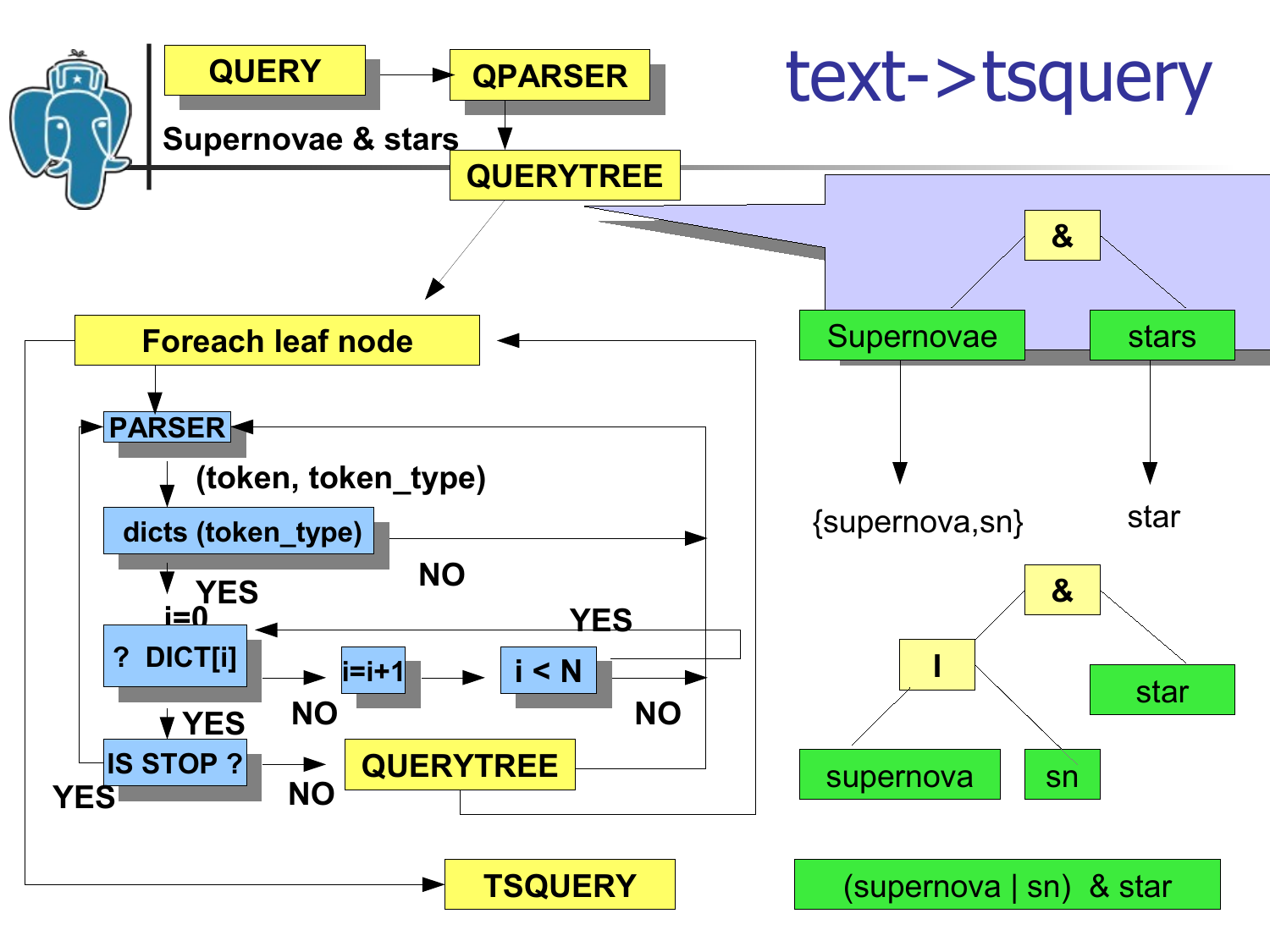

#### **Dictionaries**

- **Dictionary** is a program, which accepts token and returns
	- **an array of lexemes, if it is known and not a stop-word**
	- **void array, if it is a stop-word**
	- **NULL, if it's unknown**
- **API** for developing specialized dictionaries
- Built-in dictionary-templates :
	- **E** ispell ( works with ispell, myspell, hunspell dicts )
	- **snowball stemmer**
	- **Synonym**, thesaurus
	- **simple**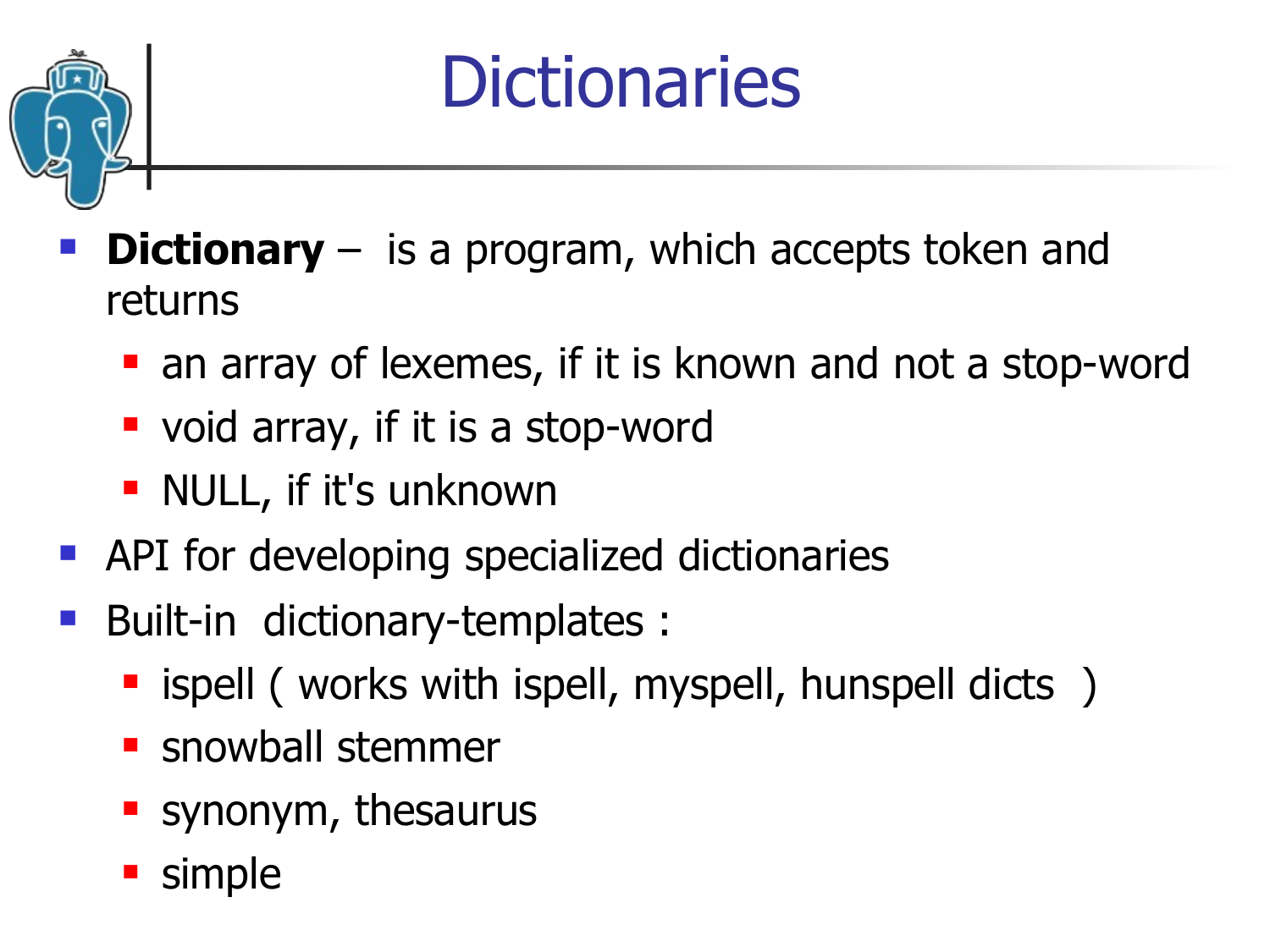

# Dictionaries:examples

#### **Intdict**

- '123456789' -> '123456'
- Roman
	- $\blacksquare$  'XIX' -> '19'
- Colours
	- 'FFFFFF' -> 'white'
- **Regexp** 
	- $\blacksquare$  H(\s|-)?(alpha|beta|gamma) h\$2 spectral lines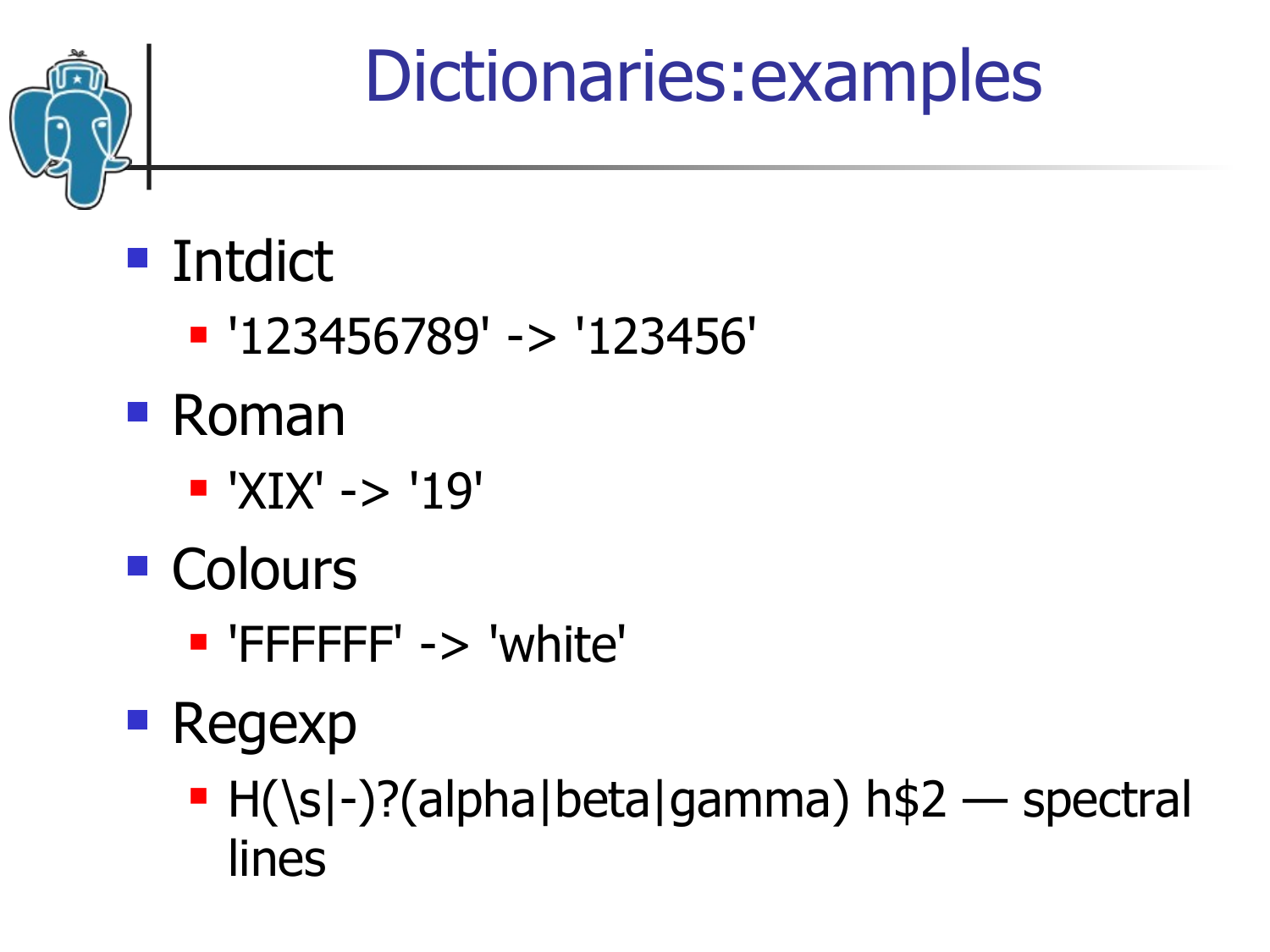

Интерфейс словарей

- void\* init(List \*options) Инициализация
- **TSLexeme\* lexize(void \*dict, chare** \*lexeme, int32 lexeme\_len, DictSubState \*state)

Морфологизация. Параметр state – опциональный, для сложных словарей (тезаурус). Возврат NULL – слово не известно.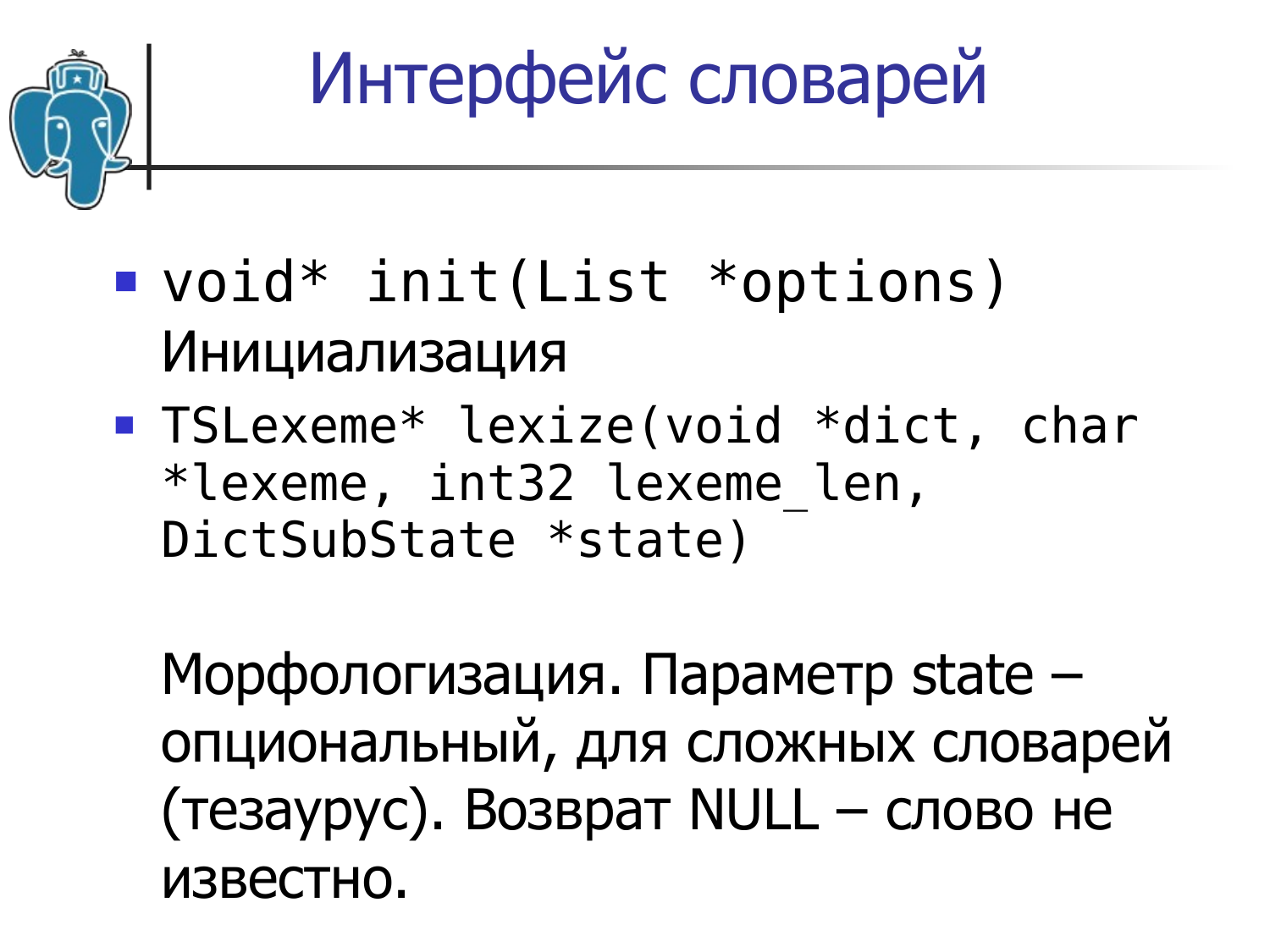

**• lexize() возвращает массив структур,** последняя структура содержит NULLстрочку (TSLexeme->lexeme). Пустой массив - стоп-слово.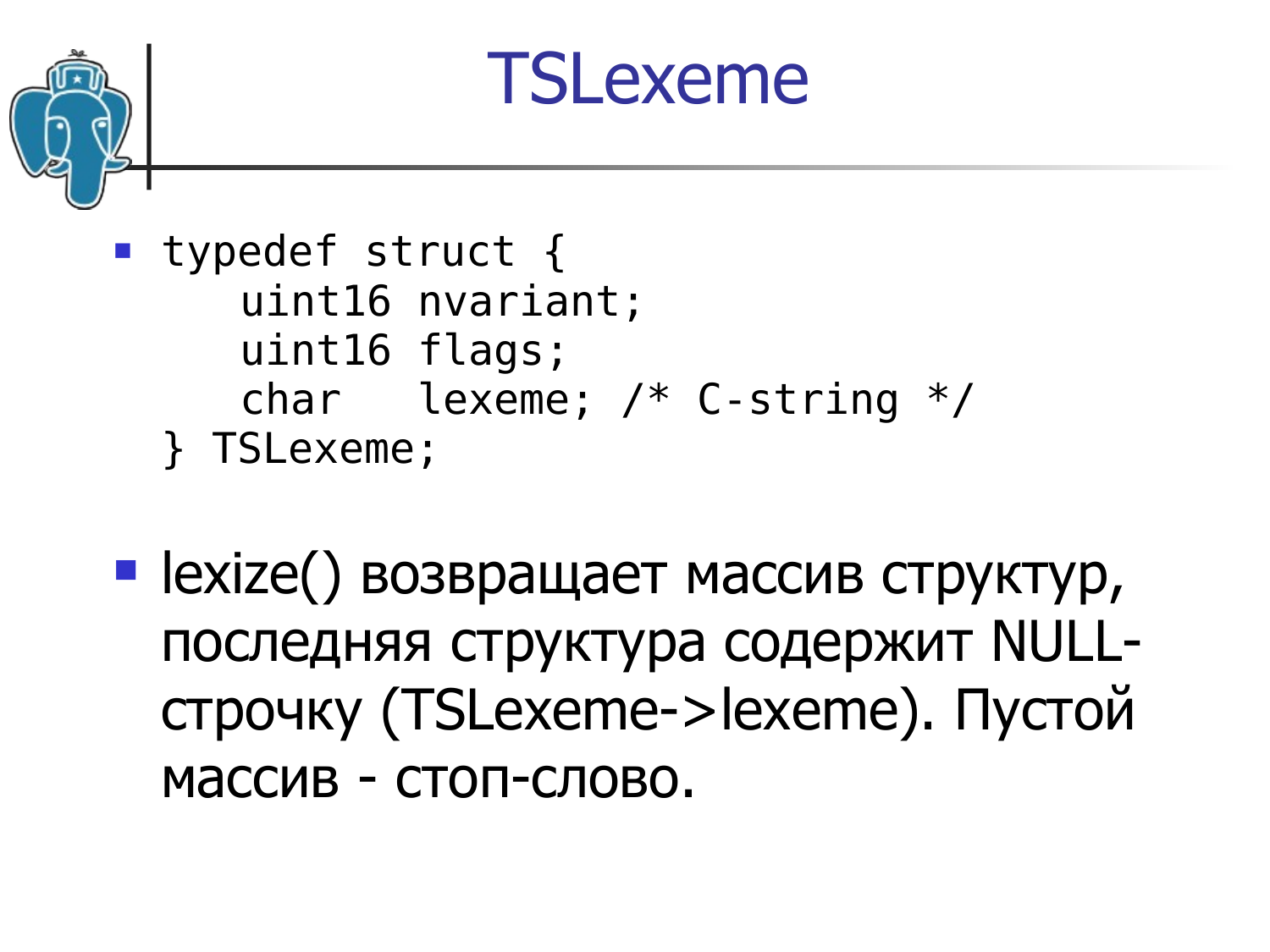

 Простое перечисление – номер варианта (TSLexeme->nvariant), соединение вариантов по ИЛИ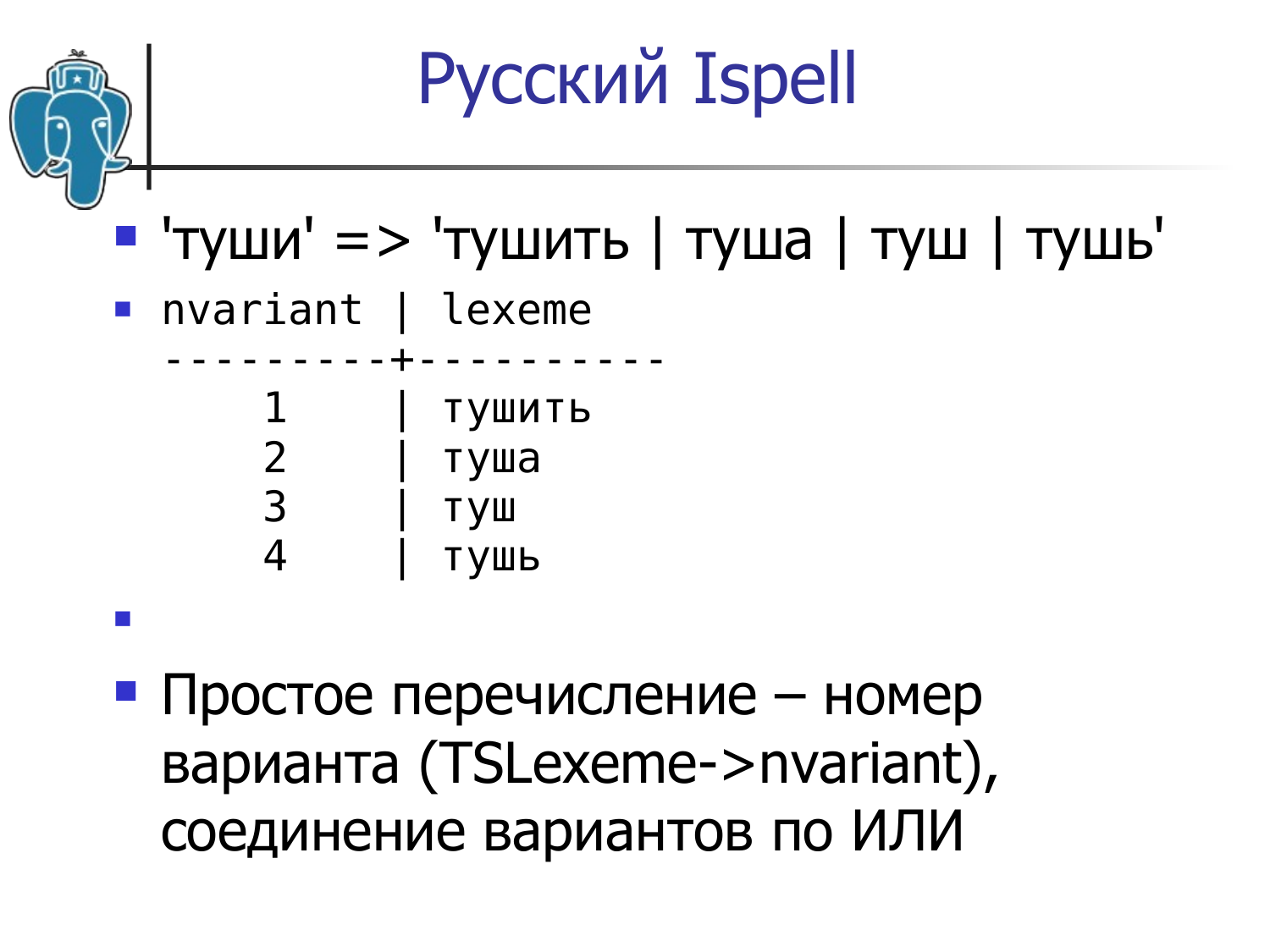

#### Agglutinative languages (норвежский, германский...)

- http://en.wikipedia.org/wiki/Agglutinative\_language
- Соединение слов без пробела
- $\blacksquare$  Footbalklubber футбольный судья
- **Klubber on footbalfield судья на** футбольном поле
- По первому слову надо найти документ со второй фразой. Нужна разбивка слова на составные части и соответствующее построение запроса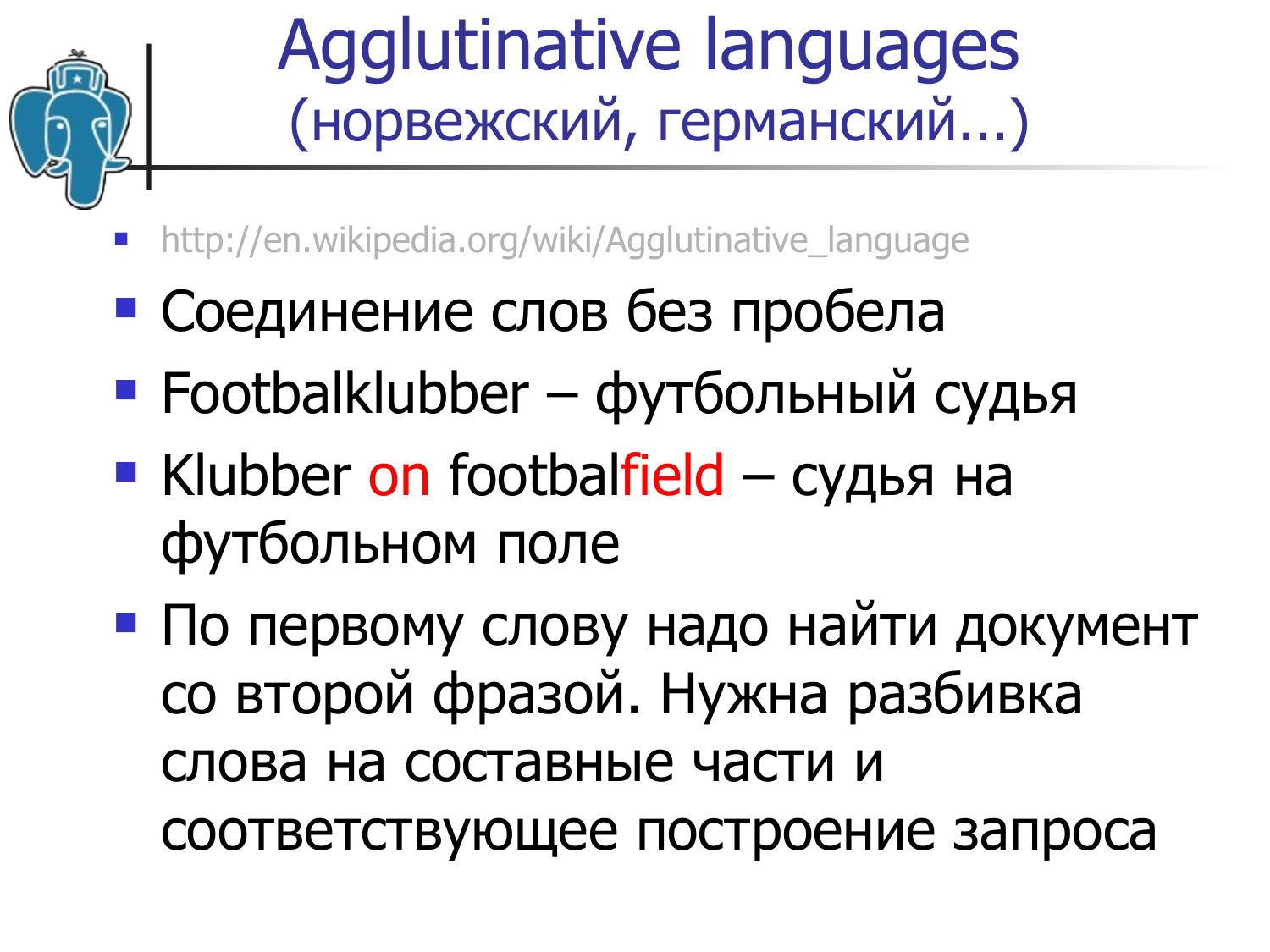

#### Норвежский Ispell простой вариант

- $\blacksquare$  'foobar' => 'foo & bar'
- nvariant | lexeme
	- ---------+---------- 1 | foo bar
- Номер варианта постоянен, слова с одним номером объединяются по И. Все слова варианта должны содержаться в документе.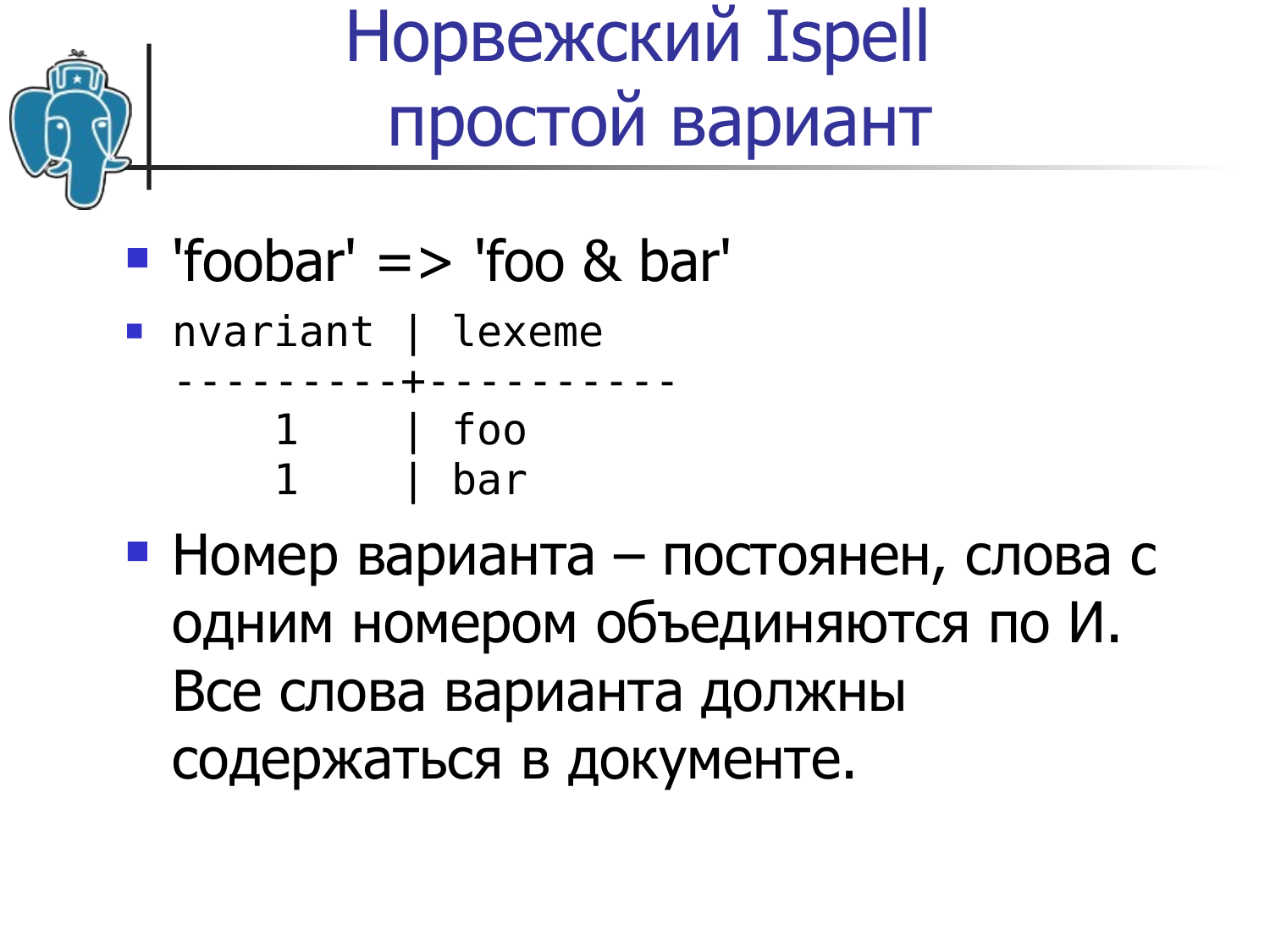

# Норвежский Ispell

- 'footbalklubber' =>
	- ' ( football & klubber ) | ( foot & ball & clubber ) '
- nvariant | lexeme

---------+--------- football klubber foot

- 2 | ball
- klubber
- Подмножества с разными номерами соединяются по ИЛИ, слова с одним номером – по И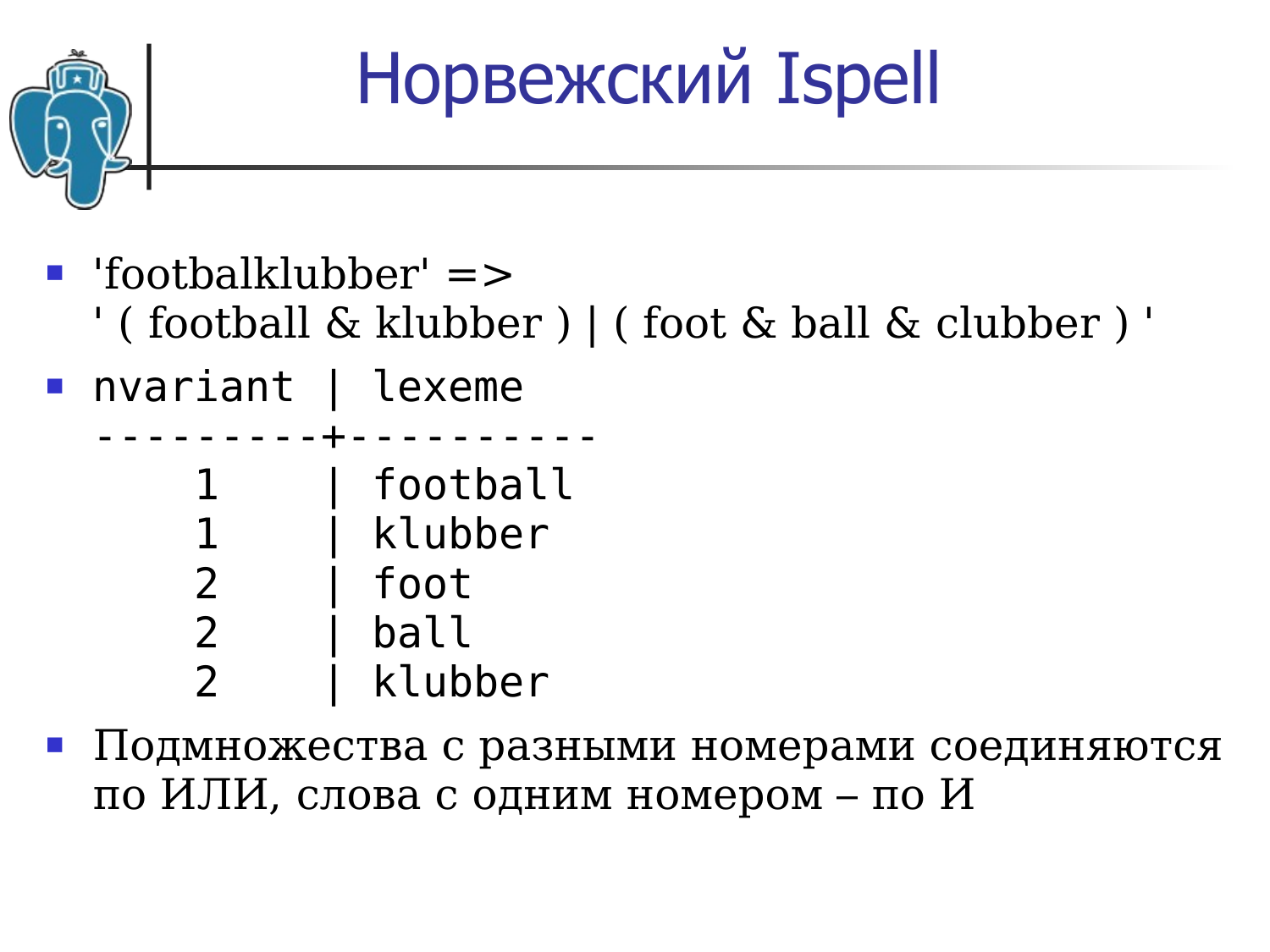



- **TSLexeme->flags**
- **TSL ADDPOS** Инкремент позиции слова (тезаурус)
- **TSL PREFIX** 
	- Префиксный поиск (8.4, пока такие словари неизвестны)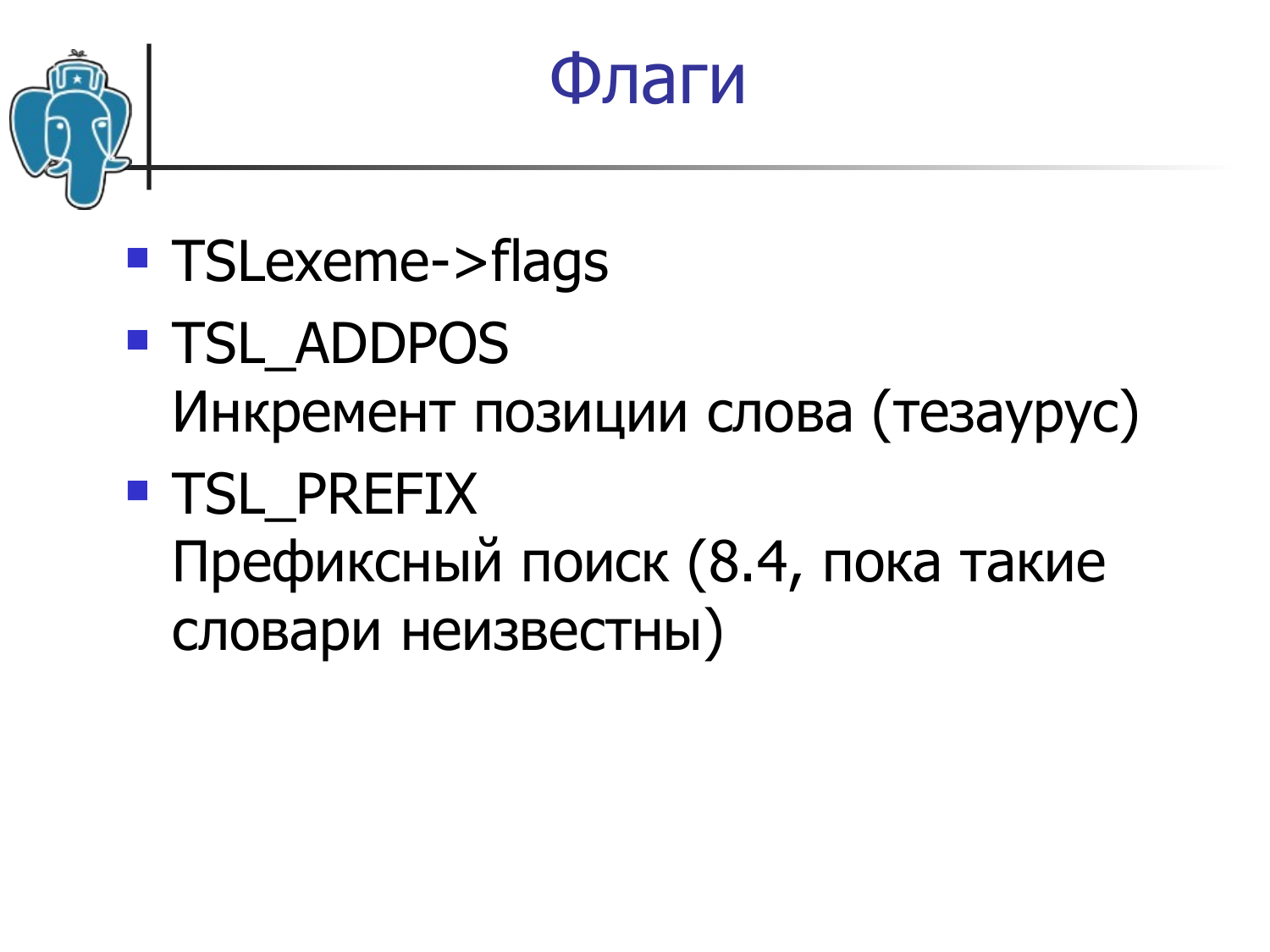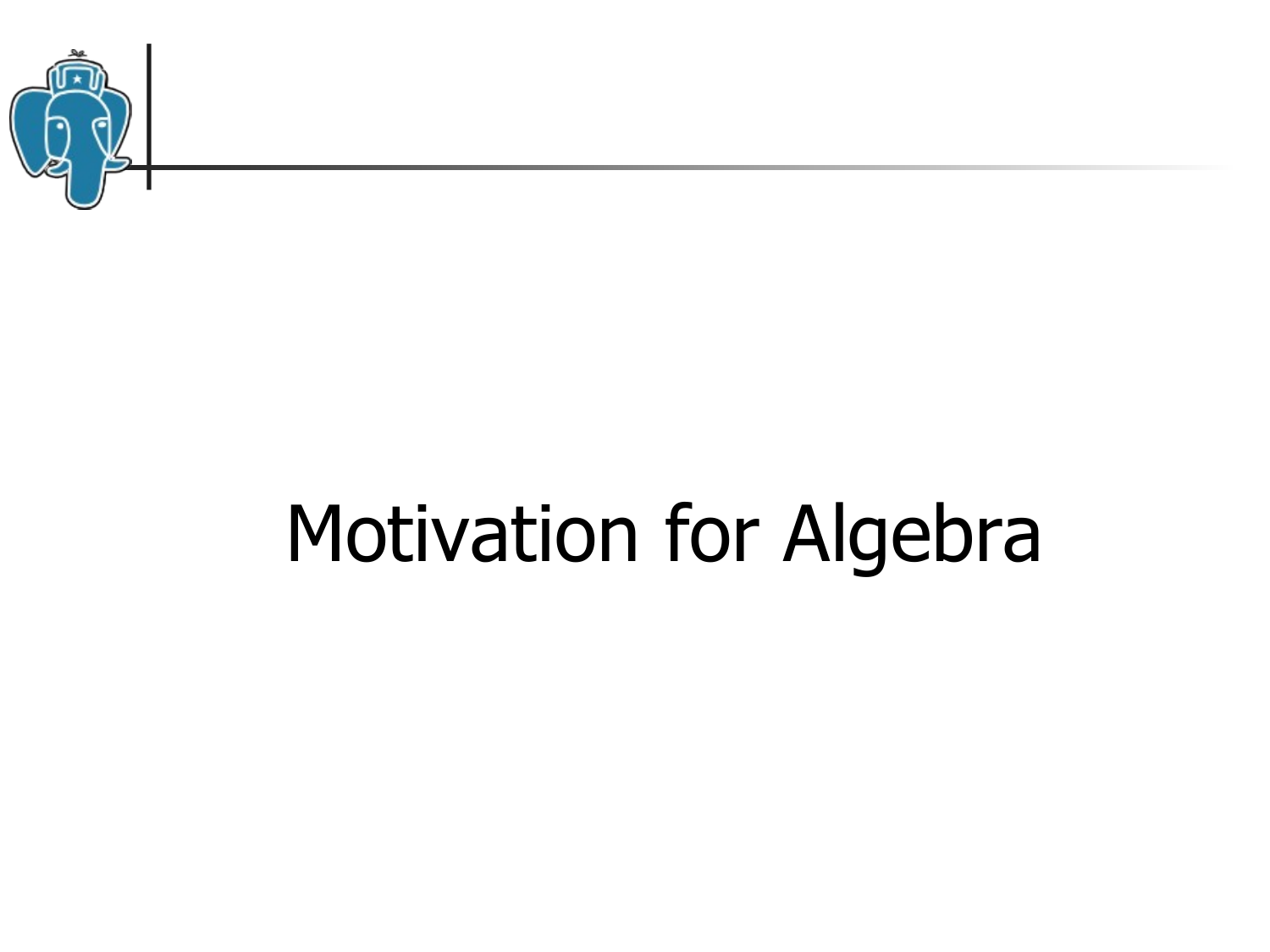

#### **Existing operators defined at** *document* level



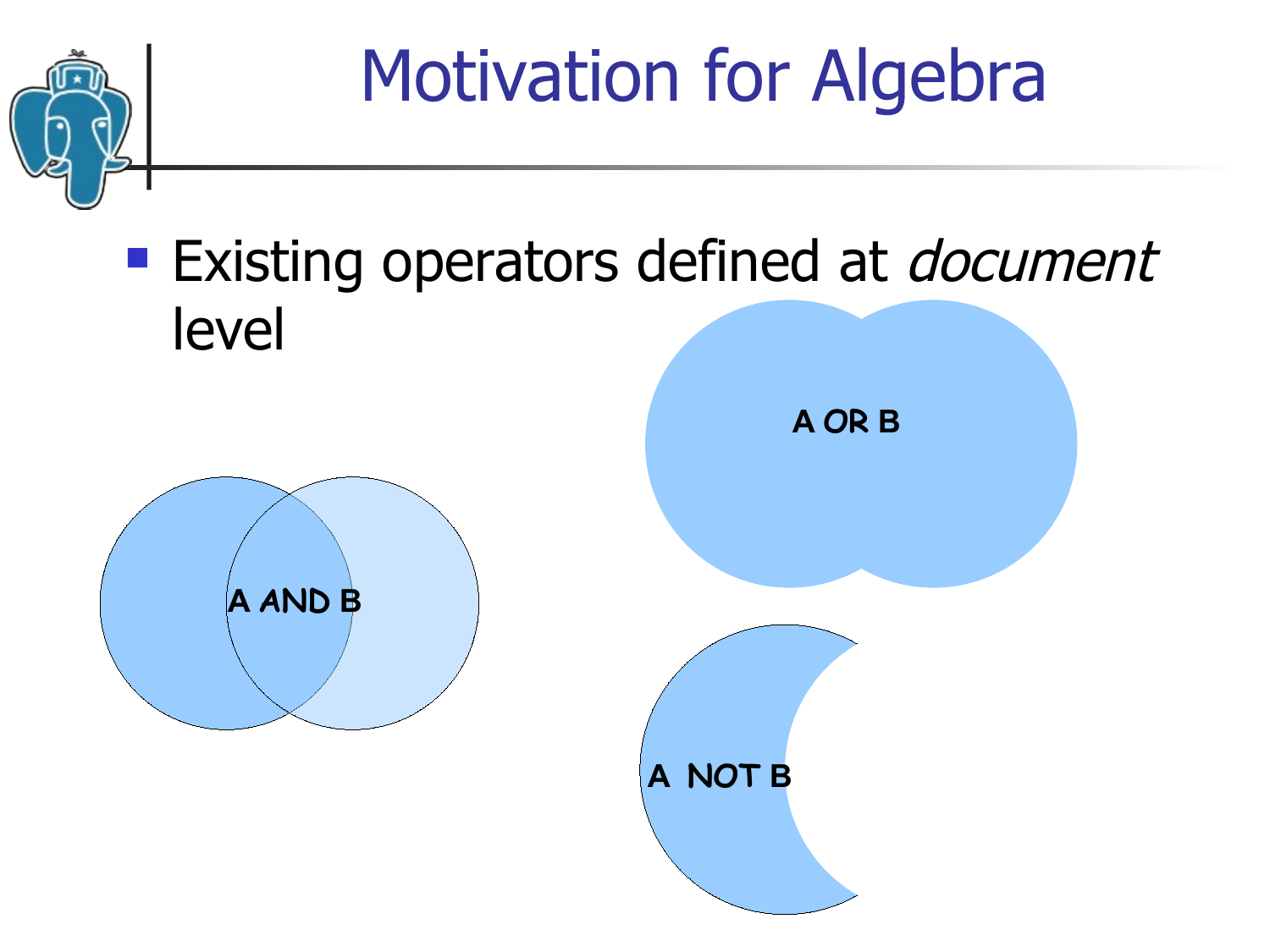

- **Phrase Search requires operation at** *lexeme* level — operator BEFORE  $(\$)$
- **Different semantics A AND NOT B** 
	- **Phrase search:** 
		- «A \$ X» (X is anything, except B)
- **Phrase can be very complex** 
	- **Even simplest phrase can be transformed to** complex expression.

```
to_tsquery('nb', 'telefonsvarer') => 
          'telefonsvarer' | 'telefon' & 'svar'
```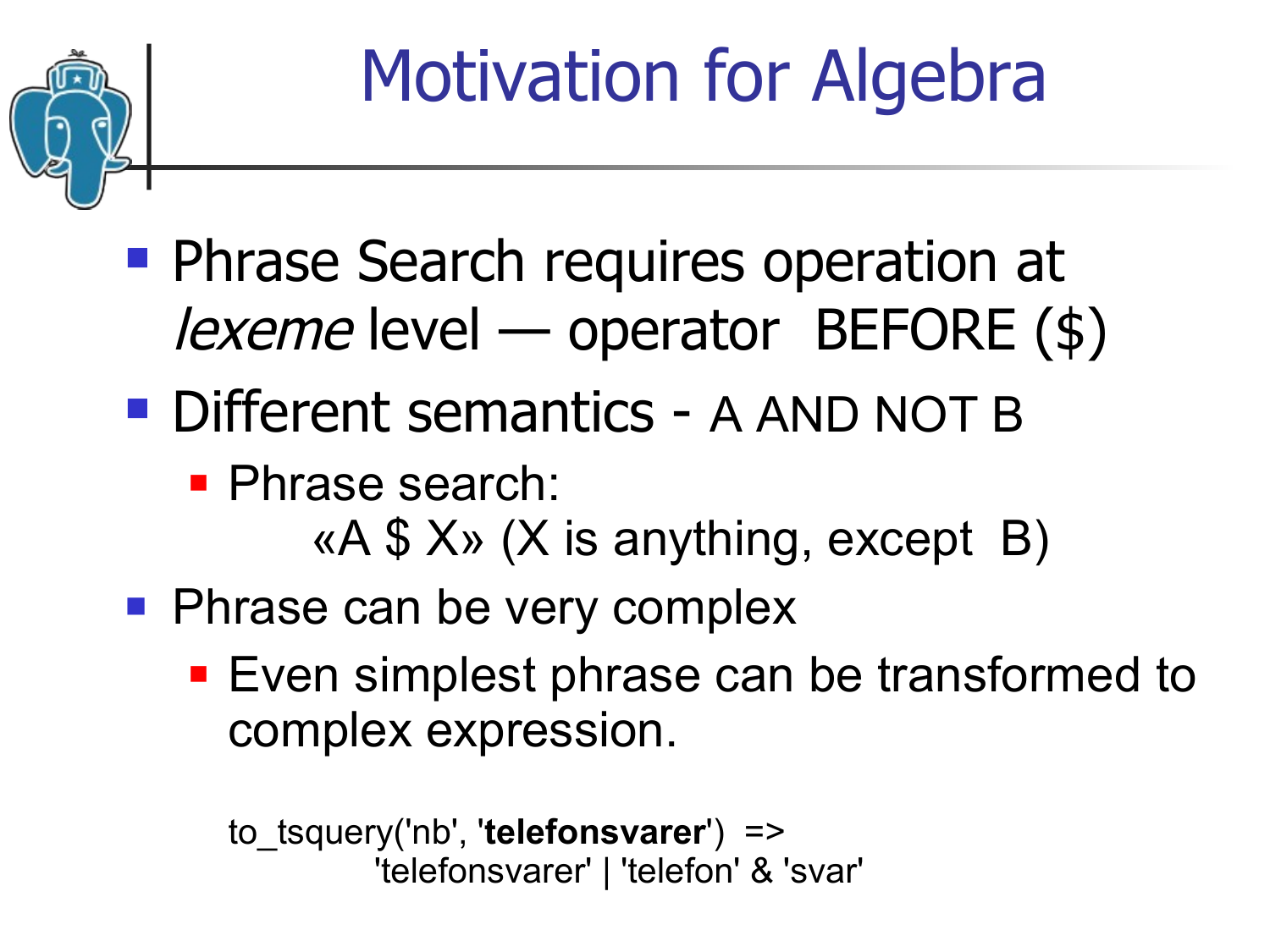

#### Phrase can be constructed programmatically, or manually ( SMTH::tsquery)

#### $\,\,\times A \,\,\$$  ( B  $\,\$$  !(C  $\,\$$  !D)) $\,\times$

- We need well-defined algebra for operations: & | ! \$
- **Backward compatibility!**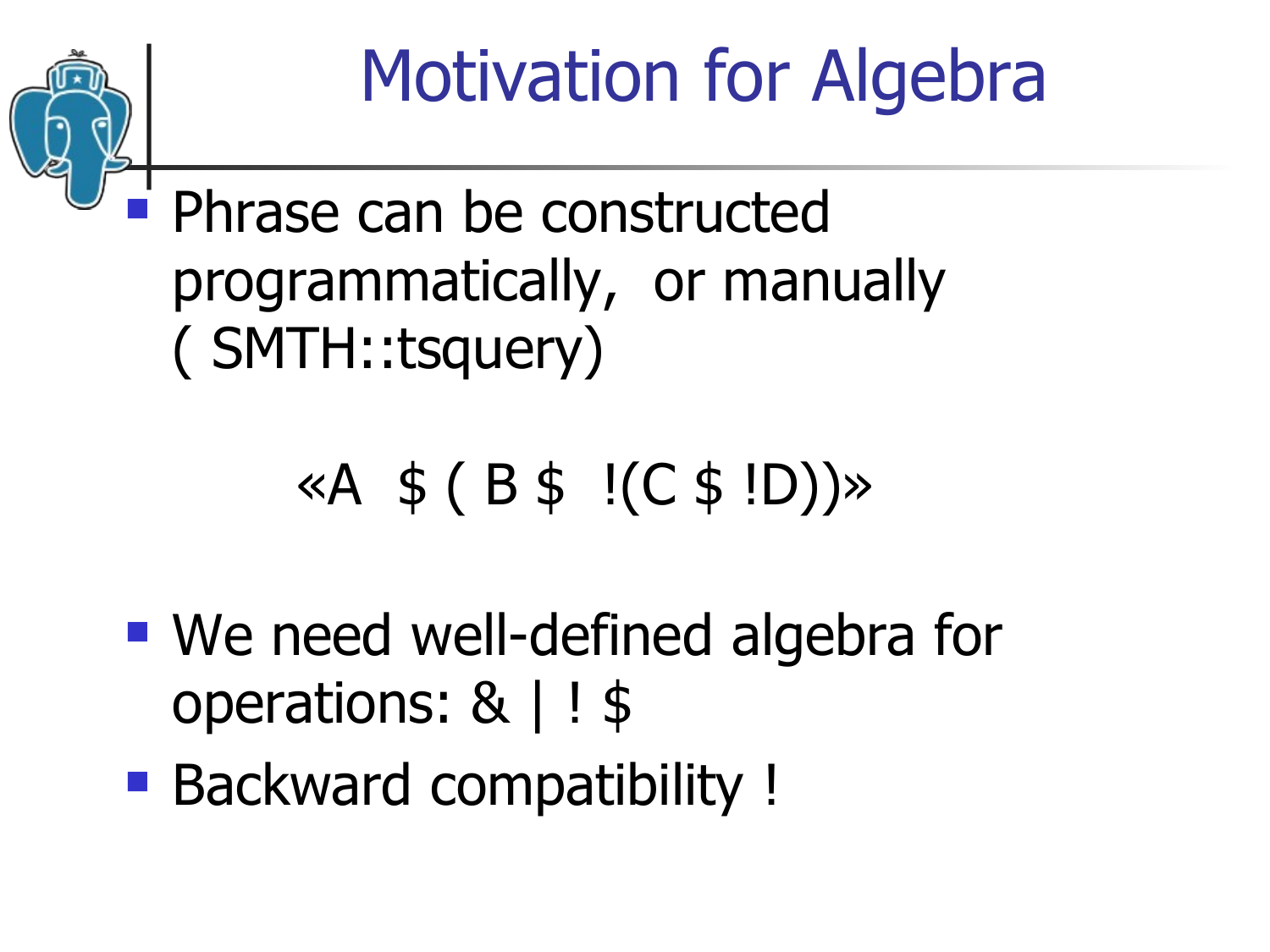

#### We consider generalized phrase

a \$[n] b

**Operator BEFORE (\$n) guarantee** 

- order of operands a **BEFORE** b
- **Distance between operands,** default is 1

 $a \$[n] b == a \& b \& (\exists i, j : pos(b)_i - pos(a)_j = n)$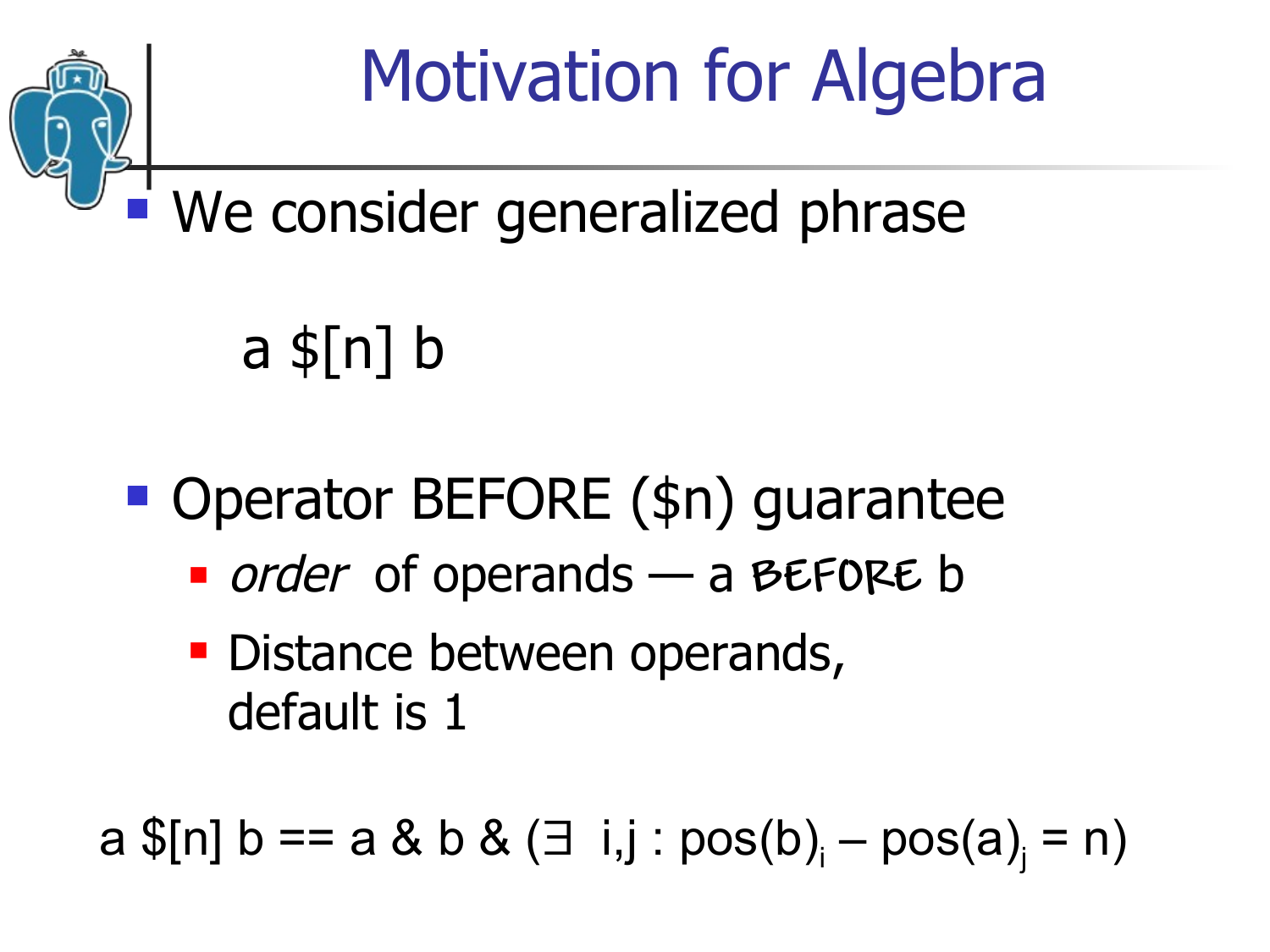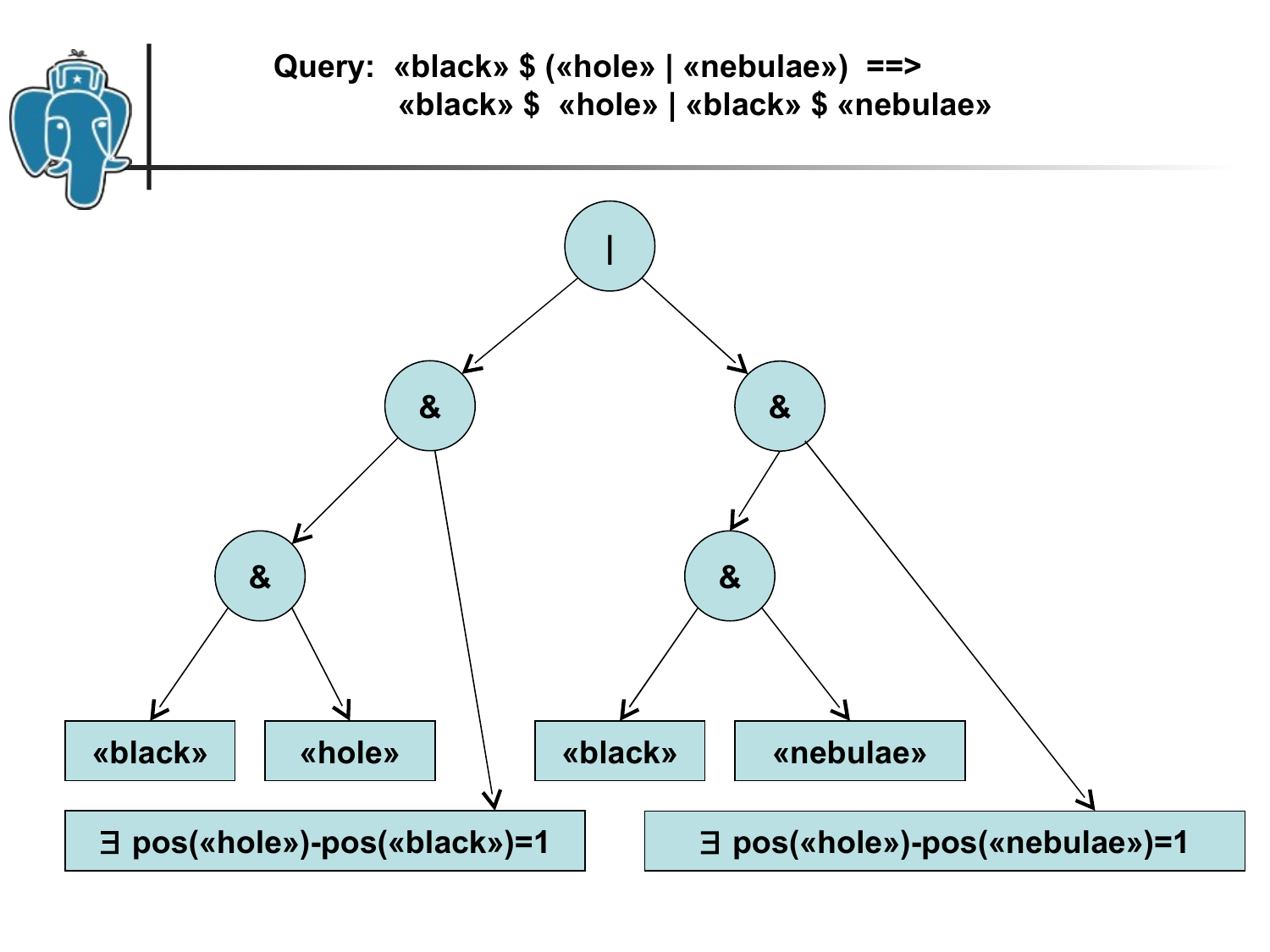



**Query: «close» \$ «galaxies»**

```
After dictionary: «close» $ («m33» | 
      («andromeda» $ «nebulae» | («magellanic» & «clouds»))
```

```
Phrase: «close» $ «m33» | 
     ( «close» $ («andromeda» $ «nebulae» )) |
     ( «magellanic» & «clouds» & 
       ( «close» $ «magellanic» | «close» $ «clouds»)
)
```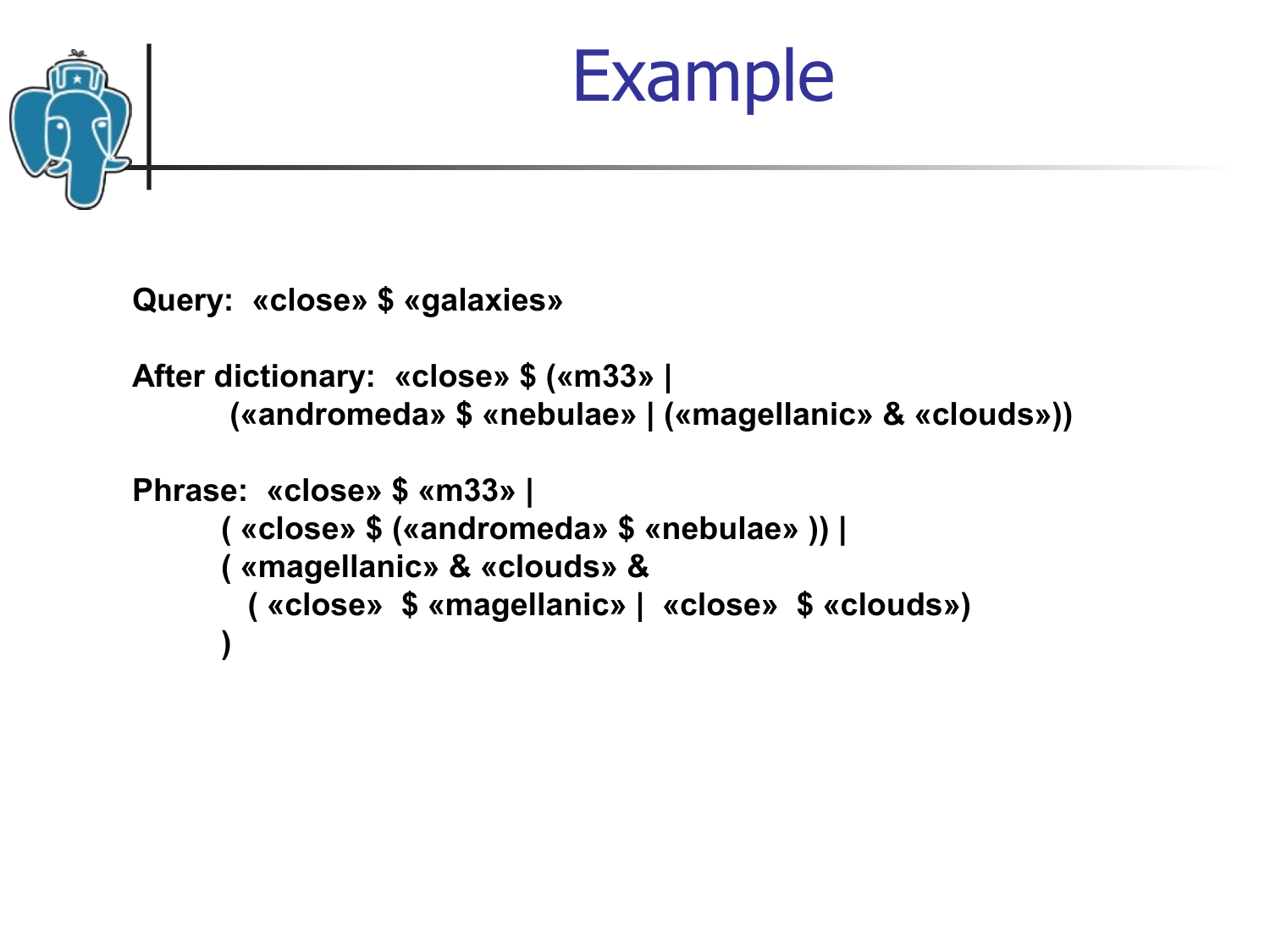